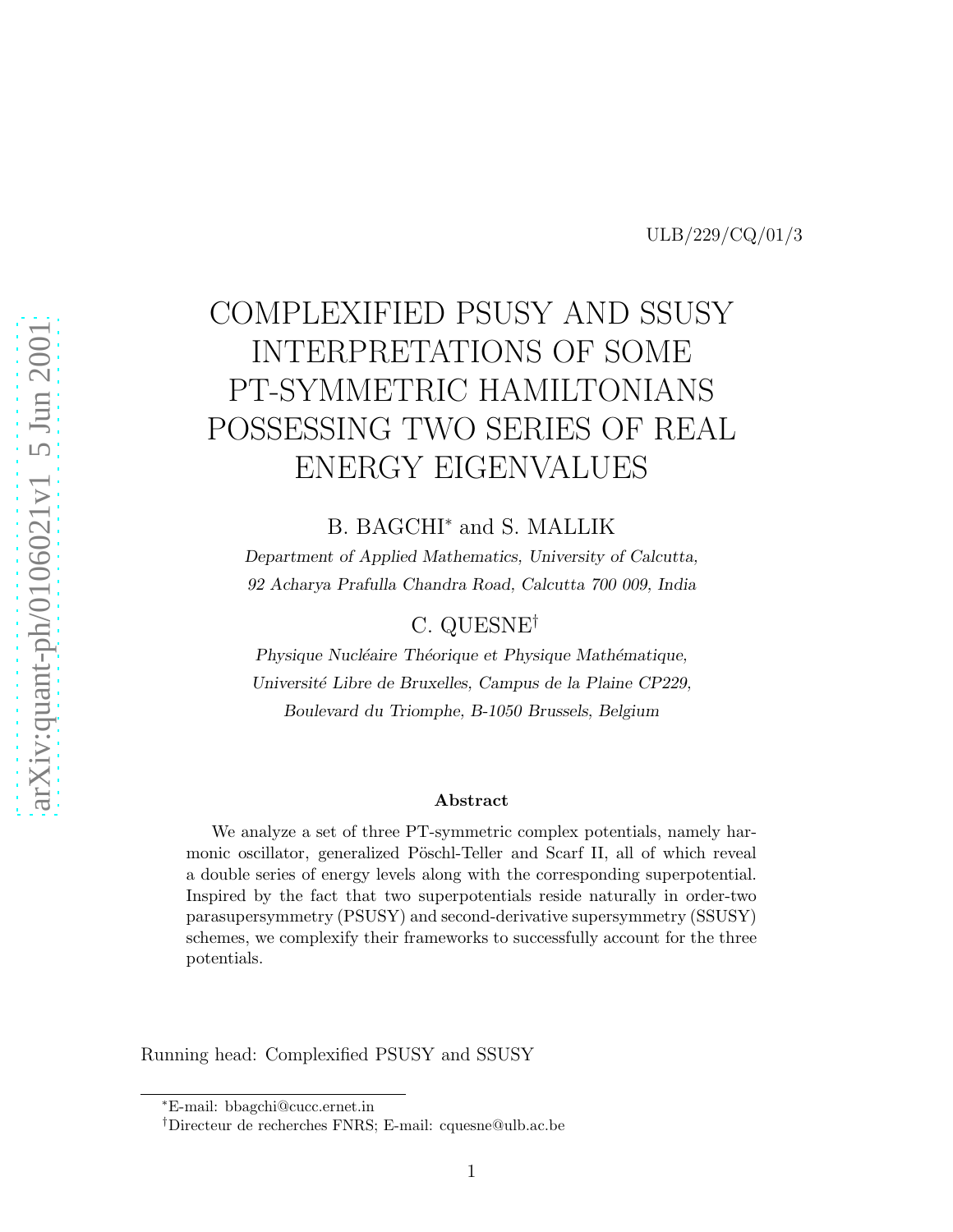### 1 Introduction

In the literature, non-Hermitian Hamiltonians have received attention[[1\]](#page-25-0) from time to time because of their potential applications in scattering problems. Lately, a subclass of such Hamiltonians, containing operators invariant under joint actions of parity (P:  $x \to -x$ ) and time reversal (T: i  $\to -i$ ), has become a subject matter of considerable research interest [\[2\]](#page-25-0)–[\[17\]](#page-26-0). An important reason for this is that PT invariance, in a number of cases, leads to energy eigenvalues that are real. Moreover, PT-invariant models share with the usual Hermitian ones many of the features that the latter admit of: namely, supersymmetrization [\[5, 6](#page-25-0), [7](#page-25-0)], potential algebra [\[12](#page-26-0), [15](#page-26-0)], quasi-solvability[[3, 8](#page-25-0), [11](#page-25-0), [14](#page-26-0)], etc.

Recently, Znojil[[9\]](#page-25-0), by employing a simple complex shift of coordinate, pointed out that the PT-symmetric harmonic oscillator potential possesses two series of energy levels distinguishable by a quasi-parity parameter. Subsequently, we have also found [\[12](#page-26-0)] in an sl(2,  $\mathbb{C}$ ) group theoretical context, that paired real energy levels exist for a PT-symmetric generalized Pöschl-Teller potential. The complexified Scarf II potential, which is also PT symmetric and emerges from the same  $sl(2, \mathbb{C})$ algebra, displays a double tower of real energy levels as well.

The purpose of this paper is to bring together these potentials within the framework of an order-two parasupersymmetric (PSUSY) scheme and consequently interpret them in a second-derivative supersymmetric (SSUSY) setting. In the Hermitian context, both the procedures admit of two superpotentials. By complexifying them, we show that all the three potentials mentioned above come under the purview of PSUSY and SSUSY. In this way we establish that both PSUSY and SSUSY appear to be the most natural choice for describing occurrences of a double series of energy levels.

### 2 In pursuit of a complexified PSUSY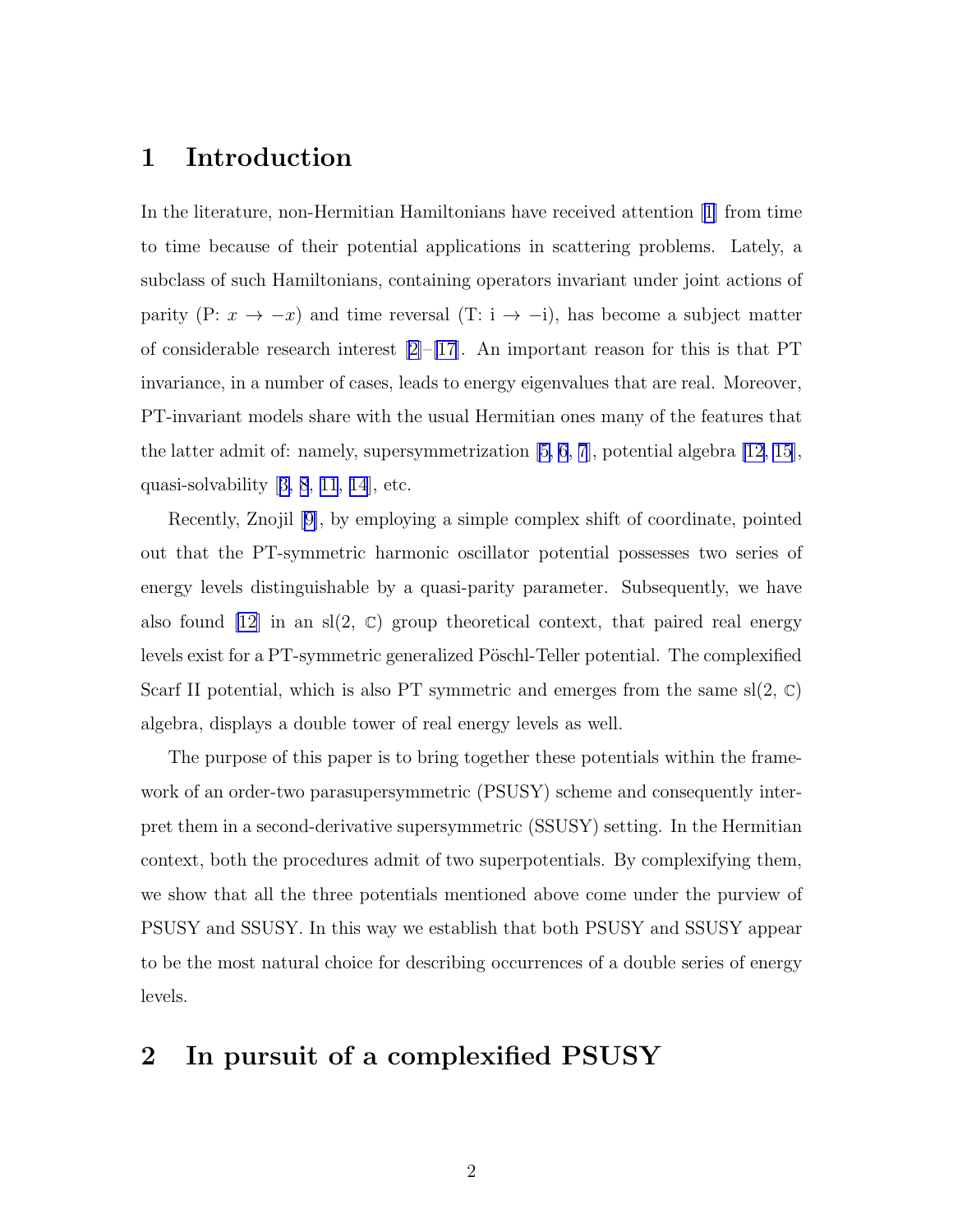### <span id="page-2-0"></span>2.1 Underlying ideas of SUSY and PSUSY

The basic principles of SUSY[[18](#page-26-0), [19\]](#page-26-0) and PSUSY [\[20](#page-26-0), [21\]](#page-26-0) in quantum mechanics (QM) are well known. In SUSYQM, the governing Hamiltonian is written in terms of a pair of supercharges  $Q$  and  $\overline{Q}$ , namely

$$
H_s = Q\bar{Q} + \bar{Q}Q. \tag{2.1}
$$

These supercharges are nilpotent and commute with  $H_s$ :

$$
Q^2 = \bar{Q}^2 = 0, \qquad [H_s, Q] = [H_s, \bar{Q}] = 0.
$$
\n(2.2)

The key role of  $Q(\bar{Q})$  is that it operates on a bosonic state to transform it into a fermionic one and vice versa.

Inthe minimal version of SUSY [[22](#page-26-0)],  $Q$  and  $\overline{Q}$  are generally assumed to be represented by  $Q = A\sigma_{-}$ ,  $\overline{Q} = \overline{A}\sigma_{+}$ , where A and  $\overline{A}$  are taken to be first-derivative differential operators. So one works with

$$
Q = \begin{pmatrix} 0 & 0 \\ A & 0 \end{pmatrix}, \qquad \bar{Q} = \begin{pmatrix} 0 & \bar{A} \\ 0 & 0 \end{pmatrix}, \tag{2.3}
$$

$$
A = \frac{d}{dx} + W(x), \qquad \bar{A} = -\frac{d}{dx} + W(x), \tag{2.4}
$$

where  $W(x)$  is the so-called superpotential. It is obvious from the above representations of  $Q$  and  $Q$  that  $H_s$  appears diagonal:

$$
H_s = \left(\begin{array}{cc} H_+ & 0\\ 0 & H_- \end{array}\right). \tag{2.5}
$$

We can actually express  $H_+$  and  $H_-$  in factorized forms in terms of A and A,

$$
H_{+} = \bar{A}A = -\frac{d^{2}}{dx^{2}} + V_{+}(x) - E, \qquad H_{-} = A\bar{A} = -\frac{d^{2}}{dx^{2}} + V_{-}(x) - E, \qquad (2.6)
$$

at some arbitrary factorization energy E. In (2.6),  $V_{\pm}(x)$  are

$$
V_{\pm}(x) = W^{2}(x) \mp \frac{dW(x)}{dx} + E.
$$
 (2.7)

It may be noticed that the spectrum of  $H_s$  is doubly degenerate except possibly for the ground state. In the exact SUSY case to which we shall restrict ourselves here,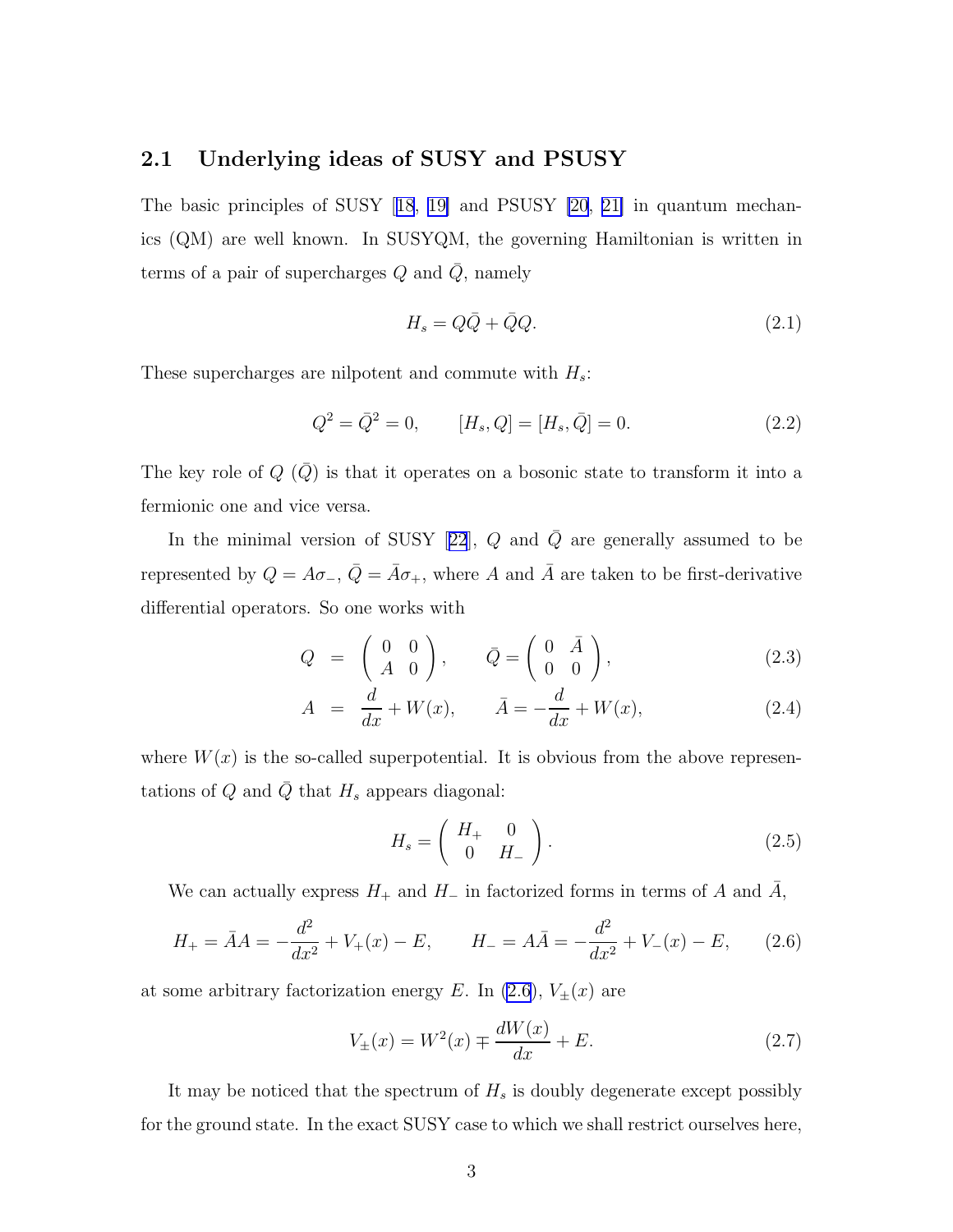<span id="page-3-0"></span>the ground state at vanishing energy is nondegenerate. In the present notational set-up, it belongs to the  $H_+$  component. Note that the double degeneracy of  $H_s$  is also implied by the intertwining relationships, which read

$$
AH_{+} = H_{-}A, \qquad H_{+}\bar{A} = \bar{A}H_{-}.
$$
 (2.8)

Relations (2.8) are indeed consistent with the definitions [\(2.6](#page-2-0)).

PSUSY of order two  $(p = 2)$ , on the other hand, arises by imposing a symmetry between the standard bosonic and parafermionic states. As introduced by Rubakov and Spiridonov [\[20\]](#page-26-0), the  $p = 2$  PSUSY Hamiltonian  $H_{ps}$  is defined to obey the relations

$$
Q^3 = 0, \qquad Q^2 \bar{Q} + Q \bar{Q} Q + \bar{Q} Q^2 = 2Q H_{ps}, \qquad [H_{ps}, Q] = 0, \tag{2.9}
$$

along with their Hermitian conjugates.

Inparallel to ([2.3\)](#page-2-0), the parasupercharges  $Q$  and  $\overline{Q}$  can be assigned a matrix representation in a manner

$$
(Q)_{ij} = \left[\frac{d}{dx} + W_j(x)\right] \delta_{i,j+1}, \quad (\bar{Q})_{ij} = \left[-\frac{d}{dx} + W_i(x)\right] \delta_{i+1,j}, \quad i, j = 1, 2, 3. \tag{2.10}
$$

These read explicitly

$$
Q = \begin{pmatrix} 0 & 0 & 0 \\ A_1 & 0 & 0 \\ 0 & A_2 & 0 \end{pmatrix}, \qquad \bar{Q} = \begin{pmatrix} 0 & \bar{A}_1 & 0 \\ 0 & 0 & \bar{A}_2 \\ 0 & 0 & 0 \end{pmatrix}, \tag{2.11}
$$

with

$$
A_i = \frac{d}{dx} + W_i(x), \qquad \bar{A}_i = -\frac{d}{dx} + W_i(x), \qquad i = 1, 2. \tag{2.12}
$$

The PSUSY algebra (2.9) then leads to a diagonal form for  $H_{ps}$ ,

$$
H_{ps} = \begin{pmatrix} H_1 & 0 & 0 \\ 0 & H_2 & 0 \\ 0 & 0 & H_3 \end{pmatrix},
$$
 (2.13)

provided

$$
A_1 \bar{A}_1 = \bar{A}_2 A_2 - c,\tag{2.14}
$$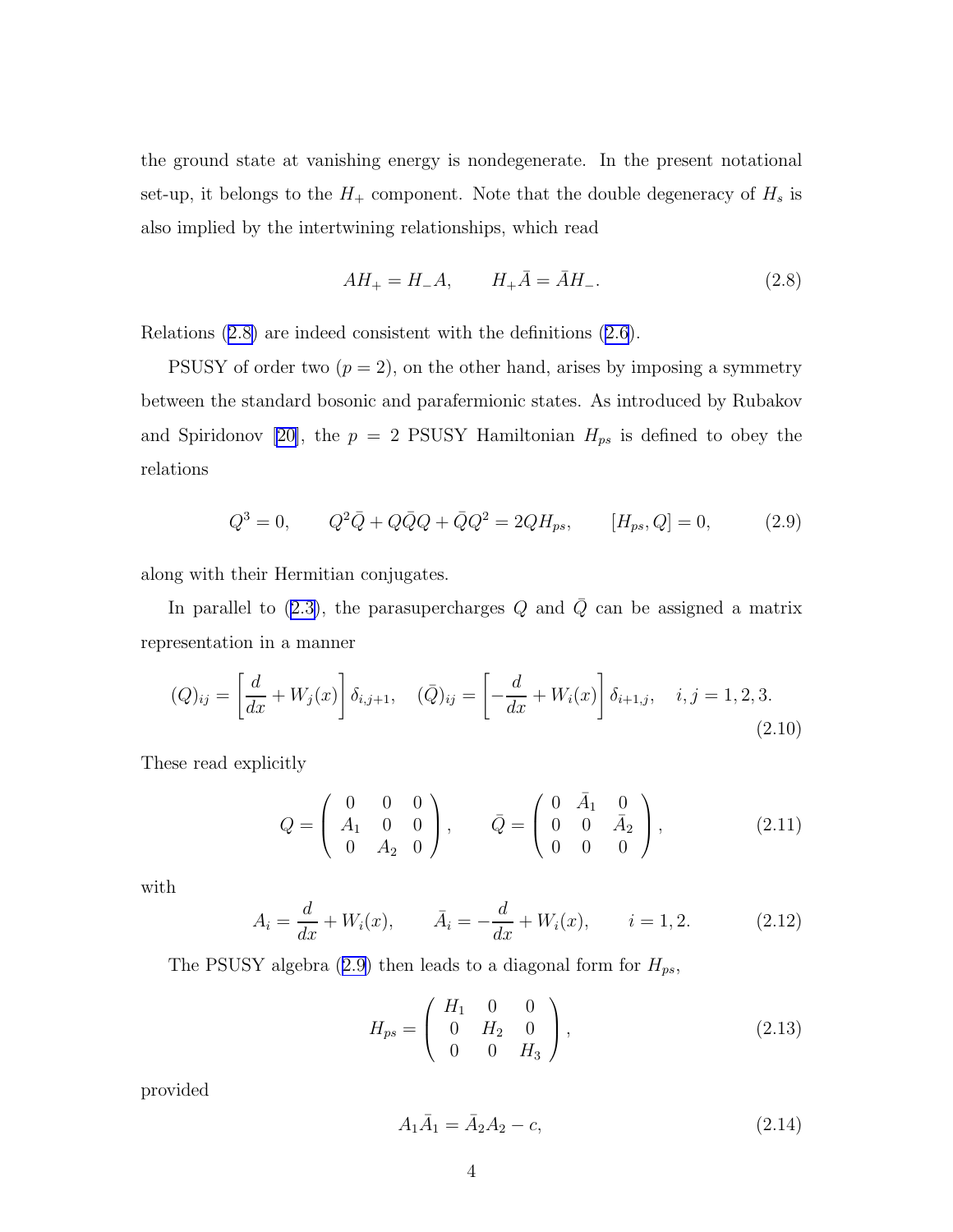<span id="page-4-0"></span>wherec is a constant. Translated in terms of the superpotentials, Eq.  $(2.14)$  $(2.14)$  expands to

$$
W_2^2 - W_1^2 - \frac{dW_1}{dx} - \frac{dW_2}{dx} = c.
$$
 (2.15)

We thus have for  $H_1$ ,  $H_2$ , and  $H_3$ ,

$$
H_1 = \bar{A}_1 A_1 + c_1,
$$
  
\n
$$
H_2 = A_1 \bar{A}_1 + c_1 = \bar{A}_2 A_2 + c_2,
$$
  
\n
$$
H_3 = A_2 \bar{A}_2 + c_2,
$$
\n(2.16)

where the constants  $c_1$  and  $c_2$  satisfy  $c_1 + c_2 = 0$  and  $c_1 - c_2 = c$ .

In summary, it is clear that whereas SUSY involves a single superpotential  $W(x)$ , PSUSY is described by two superpotentials  $W_1(x)$  and  $W_2(x)$ . We now turn to the case of the PT-symmetric harmonic oscillator potential for a PSUSY analysis.

#### 2.2 PT-symmetric oscillator potential

The Hamiltonian [\[9\]](#page-25-0)

$$
H^{(\alpha)} = -\frac{d^2}{dx^2} + (x - \mathrm{i}\delta)^2 + \frac{\alpha^2 - \frac{1}{4}}{(x - \mathrm{i}\delta)^2}, \qquad \alpha > 0,
$$
 (2.17)

is easily seen to be PT symmetric: it can be obtained from the usual threedimensional radial harmonic oscillator Hamiltonian by effecting a complex shift of coordinate  $x \to x - i\delta$ ,  $\delta > 0$ . The operator  $H^{(\alpha)}$  is beset with a centrifugal-like core of strength  $G = \alpha^2 - \frac{1}{4}$  $\frac{1}{4}$ ; nonetheless, the model proves to be exactly solvable on the entire real line for any  $\alpha > 0$  like the linear harmonic oscillator (corresponding to  $\alpha = 1/2$ . Contrary to the latter, however, it has an unequal spectrum,

$$
E_{qn}^{(\alpha)} = 4n + 2 - 2q\alpha, \qquad n = 0, 1, 2, \dots,
$$
\n(2.18)

if  $\alpha$  is not integer, which we shall assume here. In (2.18),  $q = \pm 1$  denotes the quasi-even (+) or quasi-odd (−) parity for the corresponding state. The accompanying eigenfunctions are expressible in terms of the standard orthogonal Laguerre polynomials:

$$
\psi_{qn}^{(\alpha)}(x) \propto e^{-\frac{1}{2}(x-\mathrm{i}\delta)^2}(x-\mathrm{i}\delta)^{-q\alpha+\frac{1}{2}}L_n^{(-q\alpha)}[(x-\mathrm{i}\delta)^2].\tag{2.19}
$$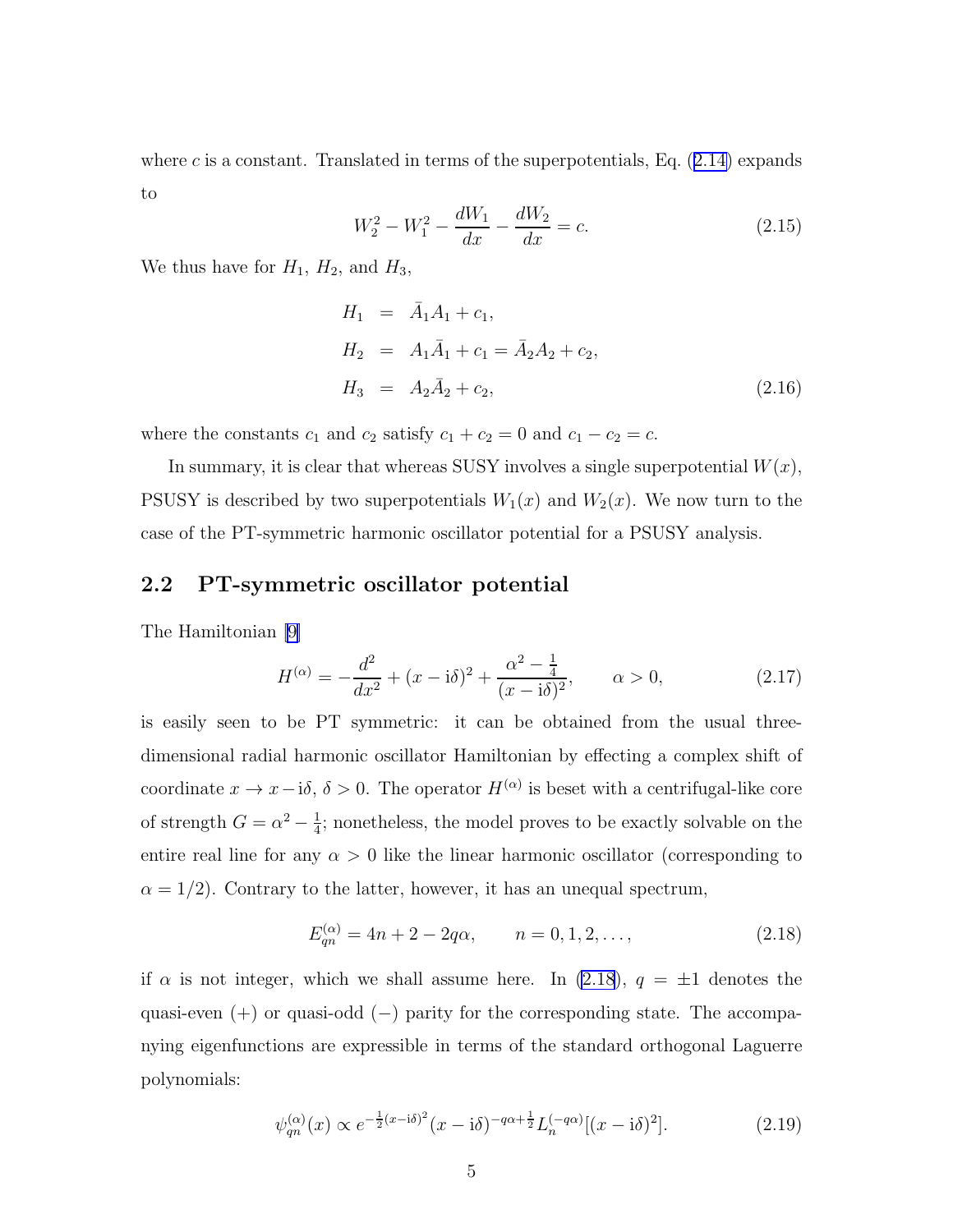<span id="page-5-0"></span>Before taking up the PSUSY study, it is interesting to discuss some of the SUSY aspectsof  $H^{(\alpha)}$ . We see from [\(2.6](#page-2-0)) and ([2.7\)](#page-2-0) that there can be two independent<sup>a</sup> forms of the complex superpotentials associated with  $H^{(\alpha)}$ . These are

$$
W^{(\alpha)}(x) = x - i\delta + \frac{\alpha - \frac{1}{2}}{x - i\delta}, \qquad E = 2 - 2\alpha,
$$
\n(2.20)

$$
W^{(\alpha)}(x) = x - i\delta - \frac{\alpha + \frac{1}{2}}{x - i\delta}, \qquad E' = 2 + 2\alpha.
$$
 (2.21)

In  $(2.20)$  and  $(2.21)$ , E and E' stand for the corresponding factorization energies.

Letus consider  $W^{(\alpha)}(x)$  first. Using ([2.6\)](#page-2-0) and [\(2.7](#page-2-0)), it follows readily that

$$
V_{+}^{(\alpha)}(x) = V^{(\alpha)}(x), \qquad V_{-}^{(\alpha)}(x) = V^{(\alpha-1)}(x) + 2,\tag{2.22}
$$

where  $\alpha > 1$  and  $V^{(\alpha)}(x)$  represents the potential in [\(2.17](#page-4-0)). Thus the partner Hamiltonians  $H_{\pm}^{(\alpha)}$  acquire the forms

$$
H_{+}^{(\alpha)} = H^{(\alpha)} - 2 + 2\alpha, \qquad H_{-}^{(\alpha)} = H^{(\alpha - 1)} + 2\alpha. \tag{2.23}
$$

Further, using the definitions  $A = \frac{d}{dx} + W^{(\alpha)}(x)$  and  $\overline{A} = -\frac{d}{dx} + W^{(\alpha)}(x)$ , it is straightforward to verify that the operator A annihilates the ground state  $\psi_{+0}^{(\alpha)}$ :

$$
A\psi_{+0}^{(\alpha)}(x) \propto \left(\frac{d}{dx} + x - i\delta + \frac{\alpha - \frac{1}{2}}{x - i\delta}\right) e^{-\frac{1}{2}(x - i\delta)^2} (x - i\delta)^{-\alpha + \frac{1}{2}} = 0.
$$
 (2.24)

So the spectra of  $H_+$  and  $H_-$  read

Spectrum of  $H_{+}^{(\alpha)}$ :  $E_{+n}^{(\alpha)} - 2 + 2\alpha = 4n$ ,  $E_{-n}^{(\alpha)} - 2 + 2\alpha = 4n + 4\alpha,$  (2.25) Spectrum of  $H_{-}^{(\alpha)}$ :  $E_{+n}^{(\alpha-1)} + 2\alpha = 4n + 4$ ,  $E_{-n}^{(\alpha-1)} + 2\alpha = 4n + 4\alpha.$  (2.26)

<sup>a</sup>We can think of additional supersymmetries resulting from the choices

$$
W''^{(\alpha)}(x) = x - i\delta + \frac{\alpha + \frac{1}{2}}{x - i\delta}, \qquad E'' = -2\alpha,
$$
  

$$
W'''^{(\alpha)}(x) = x - i\delta - \frac{\alpha - \frac{1}{2}}{x - i\delta}, \qquad E''' = 2\alpha,
$$

where  $E''$  and  $E'''$  are the factorization energies. However, these supersymmetries are not new in that they can be obtained from  $W^{(\alpha)}(x)$  and  $W^{(\alpha)}(x)$  by the replacement  $\alpha \to \alpha + 1$  or  $\alpha \to \alpha - 1$ .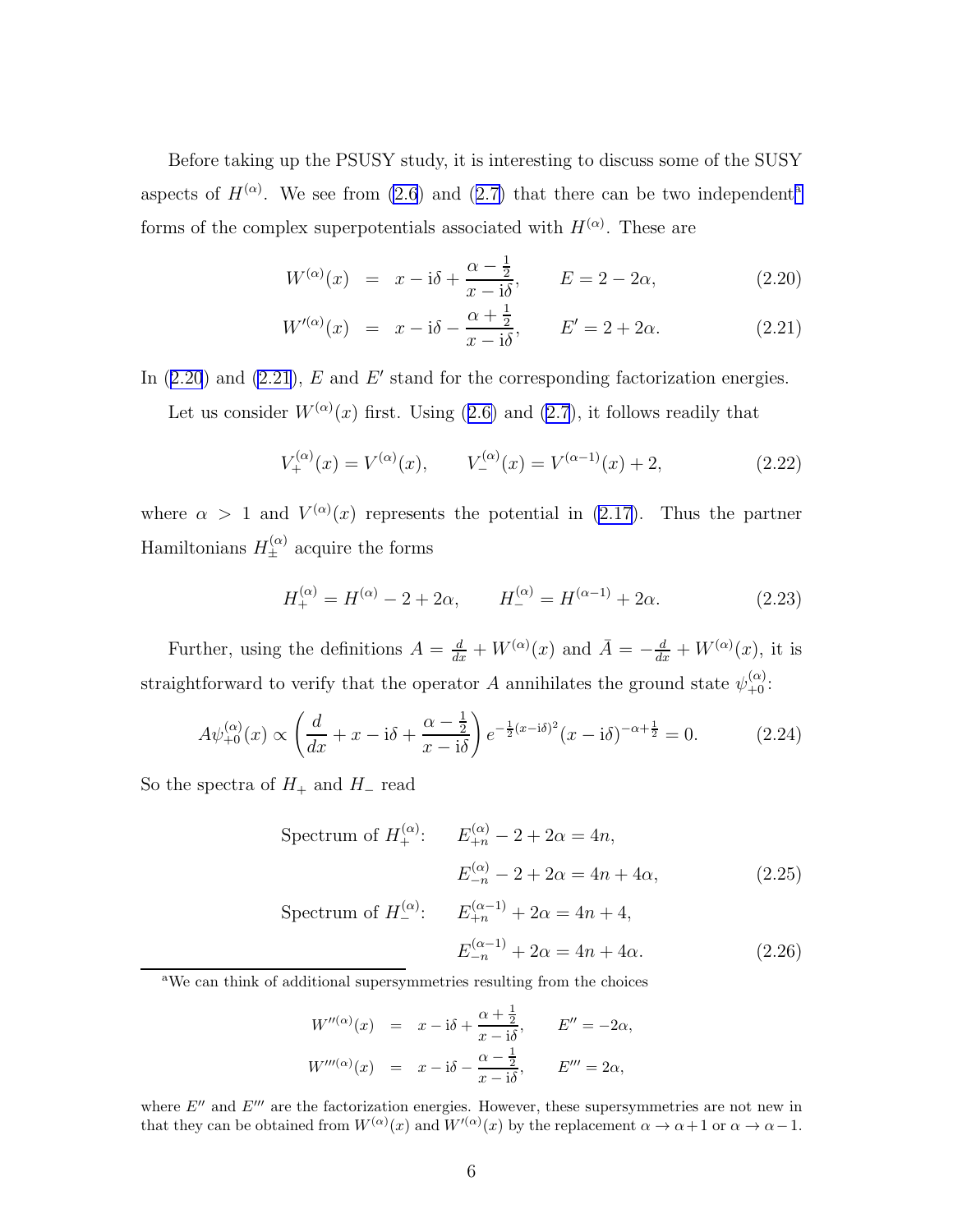<span id="page-6-0"></span>Ifhowever we consider  $W^{\prime\alpha}(x)$  along with E' given by ([2.21](#page-5-0)), then  $V'^{(\alpha)}_{+}(x)$  and  $V'^{(\alpha)}_{-}(x)$  become

$$
V_{+}^{\prime(\alpha)}(x) = V^{(\alpha)}(x), \qquad V_{-}^{\prime(\alpha)}(x) = V^{(\alpha+1)}(x) + 2. \tag{2.27}
$$

As such the corresponding component Hamiltonians  $H'^{(\alpha)}_{+}$  and  $H'^{(\alpha)}_{-}$  turn out to be

$$
H_+^{\prime(\alpha)} = H^{(\alpha)} - 2 - 2\alpha, \qquad H_-^{\prime(\alpha)} = H^{(\alpha+1)} - 2\alpha. \tag{2.28}
$$

The role of  $W'^{(\alpha)}(x)$  is, however, quite different from  $W^{(\alpha)}(x)$ : it is the excited state  $\psi_{-0}^{(\alpha)}$  that is annihilated by  $A' \ (\equiv \frac{d}{dx} + W'^{(\alpha)}(x))$ :

$$
A'\psi_{-0}^{(\alpha)}(x) \propto \left(\frac{d}{dx} + x - i\delta - \frac{\alpha + \frac{1}{2}}{x - i\delta}\right) e^{-\frac{1}{2}(x - i\delta)^2} (x - i\delta)^{\alpha + \frac{1}{2}} = 0.
$$
 (2.29)

As a result, the spectra of  $H'^{(\alpha)}_{+}$  and  $H'^{(\alpha)}_{-}$  look much different from those in [\(2.25](#page-5-0)) and([2.26\)](#page-5-0):

Spectrum of 
$$
H_{+}^{\prime(\alpha)}
$$
:  $E_{+n}^{(\alpha)} - 2 - 2\alpha = 4n - 4\alpha$ ,  
 $E_{-n}^{(\alpha)} - 2 - 2\alpha = 4n$ , (2.30)

Spectrum of 
$$
H_{-}^{\prime(\alpha)}
$$
:  $E_{+n}^{(\alpha+1)} - 2\alpha = 4n - 4\alpha$ ,  
 $E_{-n}^{(\alpha+1)} - 2\alpha = 4n + 4$ . (2.31)

With this background, we now proceed to discuss the PSUSY of the PTsymmetric oscillator Hamiltonian([2.17\)](#page-4-0). Introducing a pair of complex superpotentials  $W_1(x) = W^{(\alpha)}(x)$  and  $W_2(x) = W^{(\alpha-1)}(x)$  and taking  $c_1 = -c_2 = -2\alpha$ , we at once obtain from [\(2.16\)](#page-4-0) the results:

$$
H_1 = H_+^{(\alpha)} - 2\alpha = H^{(\alpha)} - 2, \qquad H_2 = H_-^{(\alpha)} - 2\alpha = H^{(\alpha - 1)}, \qquad H_3 = H^{(\alpha)} + 2.
$$
\n(2.32)

We are therefore led to the following PSUSY spectrum pattern:

Spectrum of 
$$
H_1
$$
:  $E_{+n}^{(\alpha)} - 2 = 4n - 2\alpha$ ,  
 $E_{-n}^{(\alpha)} - 2 = 4n + 2\alpha$ , (2.33)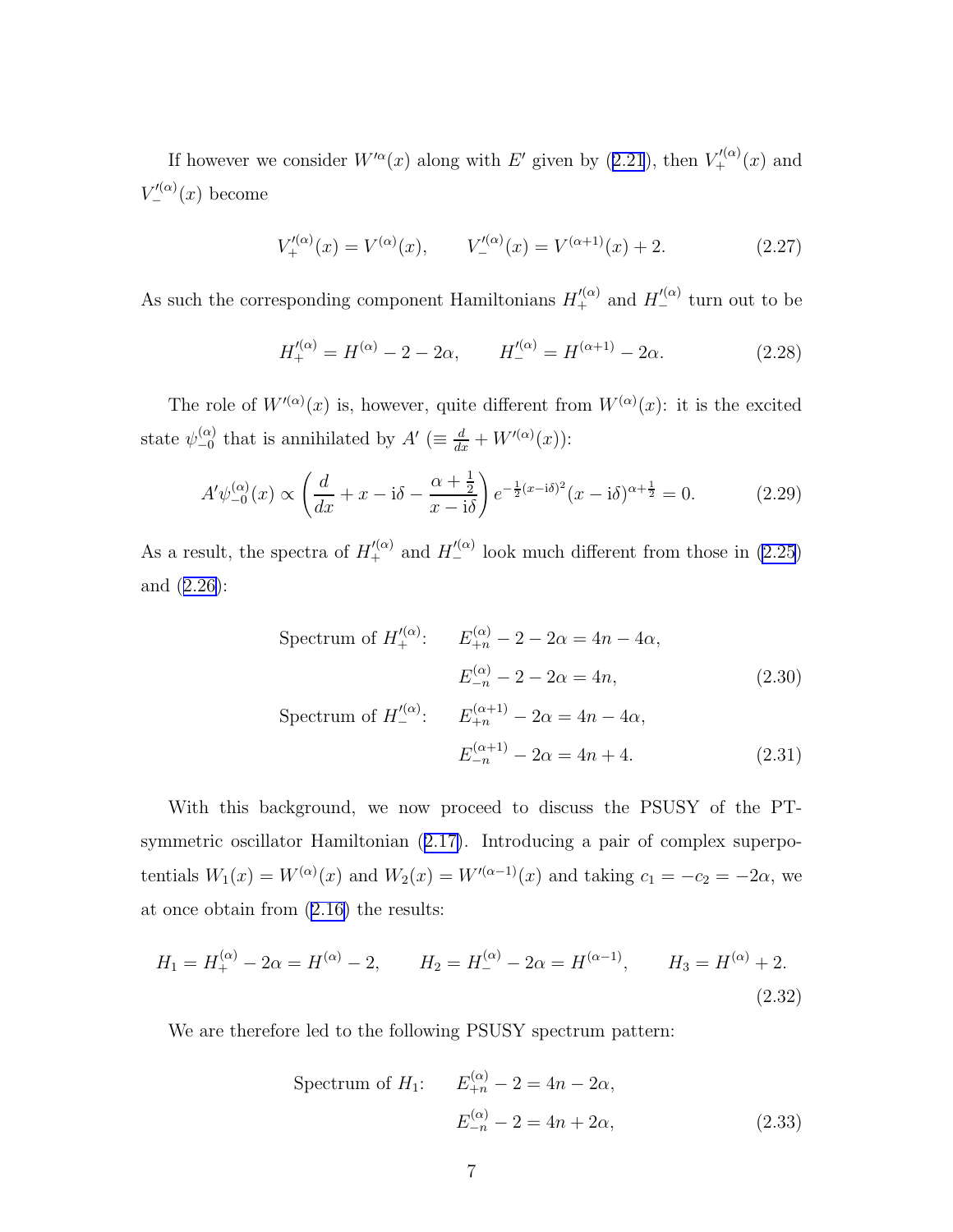<span id="page-7-0"></span>Spectrum of 
$$
H_2
$$
:  $E_{+n}^{(\alpha-1)} = 4n - 2\alpha + 4$ ,  
 $E_{-n}^{(\alpha-1)} = 4n + 2\alpha$ , (2.34)

Spectrum of 
$$
H_3
$$
:  $E_{+n}^{(\alpha)} + 2 = 4n - 2\alpha + 4$ ,  
 $E_{-n}^{(\alpha)} + 2 = 4n + 2\alpha + 4$ . (2.35)

As a consequence of Eqs. [\(2.33](#page-6-0))–[\(2.35\)](#page-6-0), the spectrum of  $H_{ps}$  shows the features summarized below: if  $N - 1 < \alpha < N$ , where  $N \in \{2, 3, \ldots\}$ , then

$$
E_0 = -2\alpha, \quad E_1 = -2\alpha + 4, \quad \dots, E_{N-1} = -2\alpha + 4N - 4, \quad E_N = 2\alpha,
$$
  
\n
$$
E_{N+1} = -2\alpha + 4N, \quad E_{N+2} = 2\alpha + 4, \quad \dots, E_{N+2m} = 2\alpha + 4m,
$$
  
\n
$$
E_{N+2m+1} = -2\alpha + 4N + 4m, \quad \dots,
$$
\n(2.36)

with degeneracies

$$
d_0 = 1, \quad d_1 = 3, \quad \dots, d_{N-1} = 3, \quad d_N = 2, \quad d_{N+1} = 3, \quad d_{N+2} = 3, \quad \dots, d_{N+2m} = 3, \quad d_{N+2m+1} = 3, \quad \dots
$$
\n(2.37)

In the Hermitian case, the spectrum of  $H_{ps}$  is known to be always three-fold degenerate at least starting from the second and higher excited states. From (2.37), we see that this is not true here. Note that  $H_3$  is essentially a shifted  $H_1$  and that the ground state is nondegenerate.

We now remark on the other possibility when we can identify  $W'_1(x) = W'^{(\alpha)}(x)$ and  $W_2'(x) = W^{(\alpha+1)}(x)$  with  $c_1' = -c_2' = 2\alpha$ . We obtain as a result

$$
H_1' = H_+^{\prime(\alpha)} + 2\alpha = H^{(\alpha)} - 2, \qquad H_2' = H_-^{\prime(\alpha)} + 2\alpha = H^{(\alpha+1)}, \qquad H_3' = H^{(\alpha)} + 2.
$$
\n(2.38)

The respective spectra of  $H'_1$ ,  $H'_2$ , and  $H'_3$  are then

Spectrum of  $H_1'$ :  $E_{+n}^{(\alpha)} - 2 = 4n - 2\alpha$ ,  $E_{-n}^{(\alpha)} - 2 = 4n + 2\alpha,$  (2.39)

Spectrum of 
$$
H'_2
$$
:  $E_{+n}^{(\alpha+1)} = 4n - 2\alpha$ ,  
 $E_{-n}^{(\alpha+1)} = 4n + 2\alpha + 4$ , (2.40)

Spectrum of 
$$
H'_3
$$
:  $E_{+n}^{(\alpha)} + 2 = 4n - 2\alpha + 4$ ,  
 $E_{-n}^{(\alpha)} + 2 = 4n + 2\alpha + 4$ . (2.41)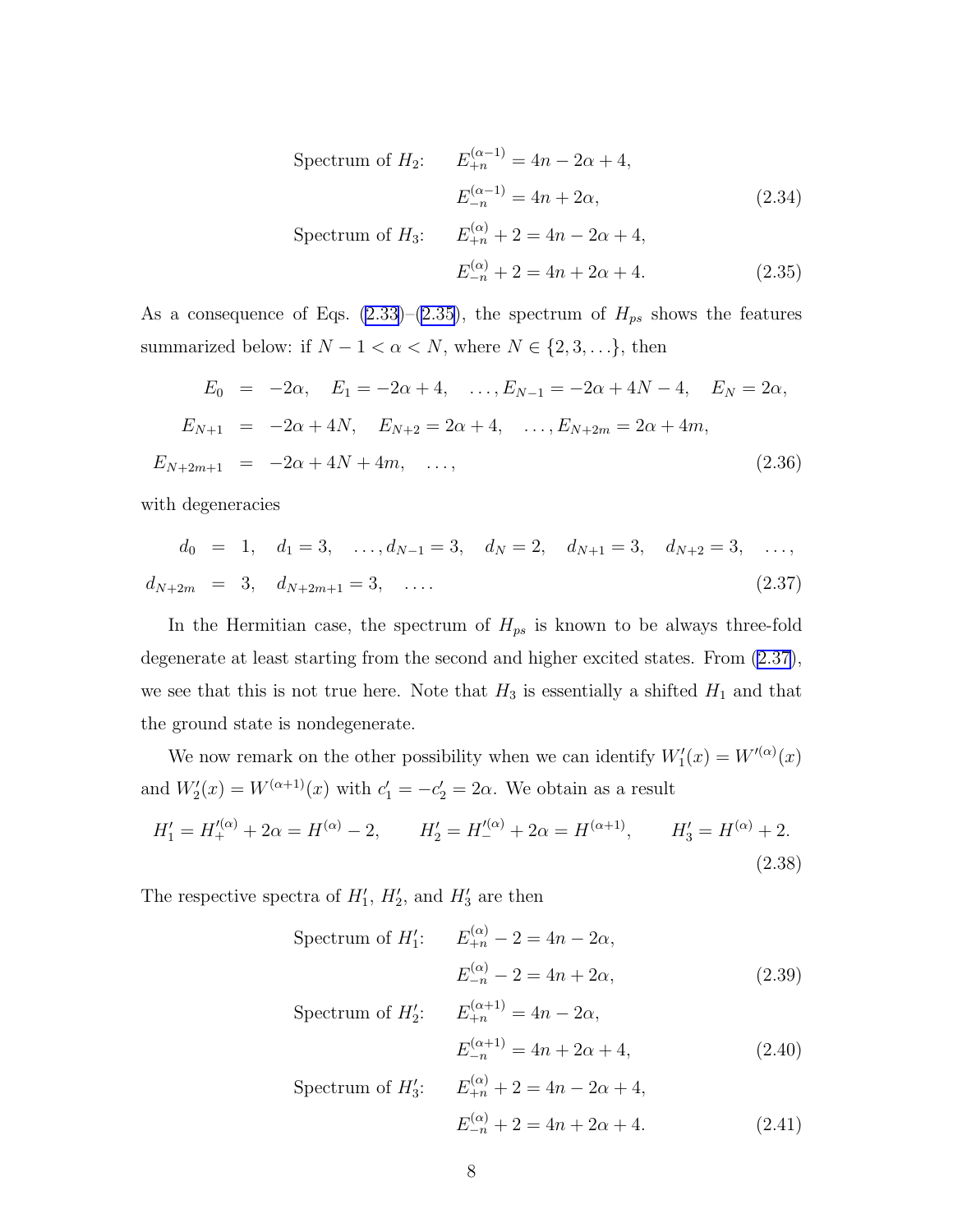These yield the following spectrum of  $H_{ps}$ : if  $N - 1 < \alpha < N$ , where  $N \in$  $\{1, 2, \ldots\}$ , then

$$
E_0 = -2\alpha, \quad E_1 = -2\alpha + 4, \quad \dots, E_{N-1} = -2\alpha + 4N - 4, \quad E_N = 2\alpha,
$$
  
\n
$$
E_{N+1} = -2\alpha + 4N, \quad E_{N+2} = 2\alpha + 4, \quad \dots, E_{N+2m} = 2\alpha + 4m,
$$
  
\n
$$
E_{N+2m+1} = -2\alpha + 4N + 4m, \quad \dots,
$$
\n(2.42)

with degeneracies

$$
d_0 = 2, \quad d_1 = 3, \quad \dots, d_{N-1} = 3, \quad d_N = 1, \quad d_{N+1} = 3, \quad d_{N+2} = 3, \quad \dots, d_{N+2m} = 3, \quad d_{N+2m+1} = 3, \quad \dots
$$
\n(2.43)

In contrast to the previous case, here the ground state is doubly degenerate. However, similar to what we obtained before, the nature of degeneracies is not of the usual Hermitian type. Note that  $H_3$  is again a shifted  $H_1$ . We therefore conclude that to get a shifted PT-symmetric oscillator, one has to resort to a complexified PSUSY of order two, contrary to what happens for the standard harmonic oscillator case where such a result is obtained in SUSYQM.

In the limiting cases where  $\alpha$  becomes some integer N, the spectrum of  $H^{(\alpha)}$ becomes equidistant and the need for quasi-parity disappears due to the phenomenon of unavoided level crossings without degeneracy [\[9](#page-25-0)]. We then recover a degeneracy pattern of the usual Hermitian type for the spectrum of  $H_{ps}$ , namely

$$
d_0 = 1
$$
,  $d_1 = 3$ , ...,  $d_{N-1} = 3$ ,  $d_N = 3$ ,  $d_{N+1} = 3$ ,  $d_{N+2} = 3$ , ..., (2.44)  
or

$$
d_0 = 2, \quad d_1 = 3, \quad \dots, d_{N-1} = 3, \quad d_N = 3, \quad d_{N+1} = 3, \quad d_{N+2} = 3, \quad \dots, (2.45)
$$
  
for the choice (2.32) or (2.38), respectively. In both cases, the spectrum of  $H_{ps}$  is  
the same:

$$
E_0 = -2N, \quad E_1 = -2N + 4, \quad \dots, E_{N-1} = 2N - 4, \quad E_N = 2N,
$$
  

$$
E_{N+1} = 2N + 4, \quad E_{N+2} = 2N + 8, \quad \dots,
$$
 (2.46)

but for the former choice, N is restricted to the set  $\{2, 3, 4, \ldots\}$ , while for the latter it may take any value in  $\{1, 2, 3, \ldots\}$ .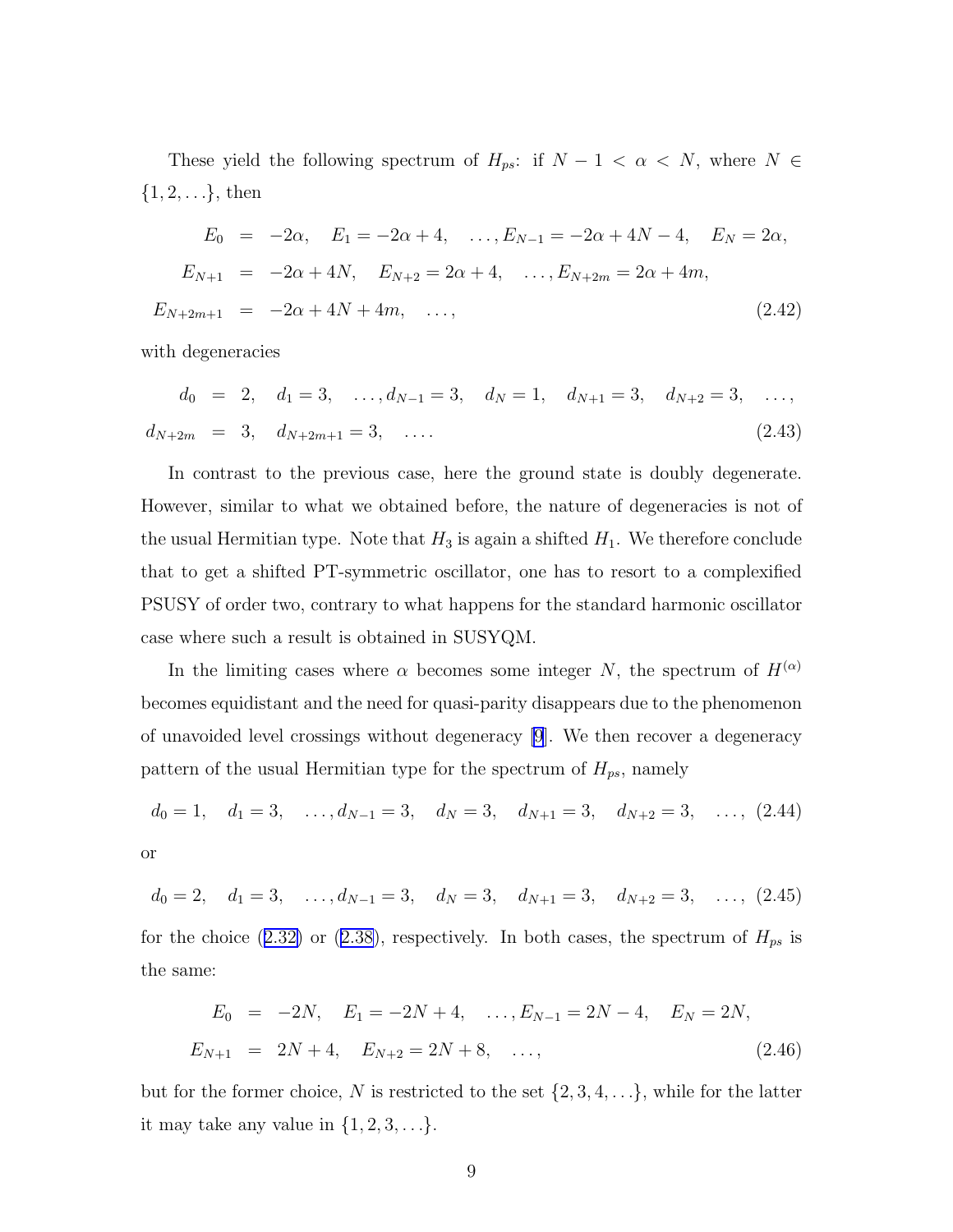### <span id="page-9-0"></span>2.3 PT-symmetric generalized Pöschl-Teller potential

The Hamiltonian for the PT-symmetric generalized Pöschl-Teller system is given by[[12\]](#page-26-0)

$$
H^{(A,B)} = -\frac{d^2}{dx^2} + [B^2 + A(A+1)]\cosech^2 \tau - B(2A+1)\cosech \tau \coth \tau, \qquad \tau = x - i\gamma,
$$
\n(2.47)

where  $-\frac{\pi}{4} \leq \gamma < 0$  or  $0 < \gamma < \frac{\pi}{4}$ ,  $B > A + \frac{1}{2} > 0$ , and  $A + \frac{1}{2}$  $\frac{1}{2}$  and *B* do not differ by an integer. Note that  $H^{(A,B)}$  is invariant under the replacements  $\left(A + \frac{1}{2}\right)$  $\frac{1}{2},B\Big)\rightarrow$  $(B, A + \frac{1}{2})$  $\frac{1}{2}$ .

Wehave recently shown [[12](#page-26-0)], using  $sl(2,\mathbb{C})$  as a tool, that the PT-symmetric Hamiltonian  $H^{(A,B)}$  possesses two series of real energy eigenvalues according to

$$
E_{+n}^{(A,B)} = -\left(B - \frac{1}{2} - n\right)^2, \qquad n = 0, 1, \dots, n_{+max},
$$
  
\n
$$
B - \frac{3}{2} \le n_{+max} < B - \frac{1}{2},
$$
  
\n
$$
E_{-n}^{(A,B)} = -(A - n)^2, \qquad n = 0, 1, \dots, n_{-max},
$$
  
\n
$$
A - 1 \le n_{-max} < A,
$$
\n(2.49)

where  $B > \frac{1}{2}$  and  $A > 0$ . Note that while the real counterpart of (2.47), obtained by setting  $\gamma = 0$ , is singular and so calls for its restriction to the half-line  $(0, +\infty)$ , the complexified potential as given above gets regularized on performing the shift  $x \to x - i\gamma$  and so may be considered on the entire real line. Note also that the coupling constants appearing in  $H^{(A,B)}$  are all real.

Corresponding to the two series of energy levels (2.48) and (2.49), the eigenfunctions read

$$
\psi_{+n}^{(A,B)} \propto (y-1)^{(A-B+1)/2}(y+1)^{-(A+B)/2} P_n^{(A-B+\frac{1}{2}, -A-B-\frac{1}{2})}(y), \quad (2.50)
$$

$$
\psi_{-n}^{(A,B)} \propto (y-1)^{(B-A)/2}(y+1)^{-(B+A)/2} P_n^{(B-A-\frac{1}{2},-B-A-\frac{1}{2})}(y), \qquad (2.51)
$$

where  $y = \cosh \tau$  and  $P_n^{(\alpha,\beta)}(y)$  is a Jacobi polynomial.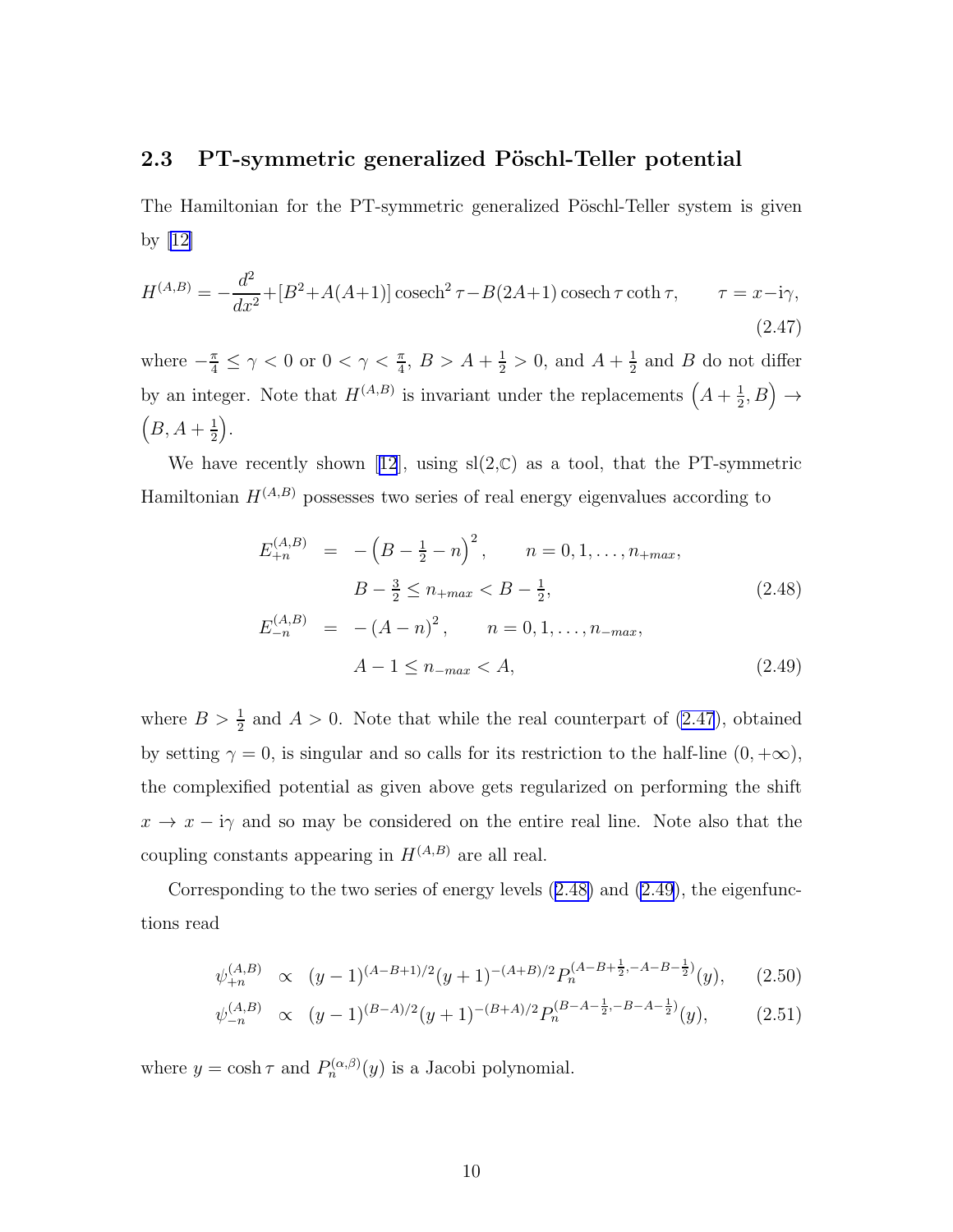<span id="page-10-0"></span>Carrying out a standard SUSYQM analysis, we get for  $A = \frac{d}{dx} + W^{(A,B)}(x)$  and  $\bar{A} = -\frac{d}{dx} + W^{(A,B)}(x)$  the partner Hamiltonians

$$
H_{+}^{(A,B)} = \bar{A}A = -\frac{d^{2}}{dx^{2}} + V_{+}^{(A,B)}(x) - E,
$$
  
\n
$$
H_{-}^{(A,B)} = A\bar{A} = -\frac{d^{2}}{dx^{2}} + V_{-}^{(A,B)}(x) - E,
$$
\n(2.52)

where  $V_{\pm}^{(A,B)}(x)$  are related to  $W^{(A,B)}(x)$  as defined in [\(2.7](#page-2-0)). The superpotential  $W^{(A,B)}$  is given by

$$
W^{(A,B)}(x) = \left(B - \frac{1}{2}\right) \coth \tau - \left(A + \frac{1}{2}\right) \operatorname{cosech} \tau, \qquad E = -\left(B - \frac{1}{2}\right)^2, \tag{2.53}
$$

E being the factorization energy.

It is simple to work out

$$
V_{+}^{(A,B)}(x) = V_{-}^{(A,B)}(x), \qquad V_{-}^{(A,B)}(x) = V_{-}^{(A,B-1)}(x), \tag{2.54}
$$

where $V^{(A,B)}$  is the potential in ([2.47\)](#page-9-0). Relations (2.54) imply as a consequence

$$
H_{+}^{(A,B)} = H_{-}^{(A,B)} + \left(B - \frac{1}{2}\right)^{2}, \qquad H_{-}^{(A,B)} = H_{-}^{(A,B-1)} + \left(B - \frac{1}{2}\right)^{2}.
$$
 (2.55)

The nondegenerate ground state  $\psi_{+0}^{(A,B)}$  is easily seen to be annihilated by the operator A:

$$
A\psi_{+0}^{(A,B)} \propto \left[\frac{d}{dx} + \left(B - \frac{1}{2}\right)\coth \tau - \left(A + \frac{1}{2}\right)\operatorname{cosech}\tau\right](y - 1)^{(A - B + 1)/2}
$$
  
 
$$
\times (y + 1)^{-(A + B)/2}
$$
  
 
$$
\propto (\sinh \tau)^{-1} \left[\left(y^2 - 1\right)\frac{d}{dy} + \left(B - \frac{1}{2}\right)y - \left(A + \frac{1}{2}\right)\right](y - 1)^{(A - B + 1)/2}
$$
  
 
$$
\times (y + 1)^{-(A + B)/2}
$$
  
= 0, (2.56)

resulting in the following spectra of  $H_{\pm}^{(A,B)}$ :

$$
\begin{aligned}\n\text{Spectrum of } H_+^{(A,B)}: \quad & E_{+n}^{(A,B)} + \left(B - \frac{1}{2}\right)^2 = n(2B - n - 1), \\
& E_{-n}^{(A,B)} + \left(B - \frac{1}{2}\right)^2 = \left(B - A + n - \frac{1}{2}\right) \\
&\times \left(B + A - n - \frac{1}{2}\right), \\
& \text{Spectrum of } H_-^{(A,B)}: \quad & E_{+n}^{(A,B-1)} + \left(B - \frac{1}{2}\right)^2 = (n+1)(2B - n - 2), \\
& E_{-n}^{(A,B-1)} + \left(B - \frac{1}{2}\right)^2 = \left(B - A + n - \frac{1}{2}\right) \\
&\times \left(B + A - n - \frac{1}{2}\right).\n\end{aligned}\n\tag{2.58}
$$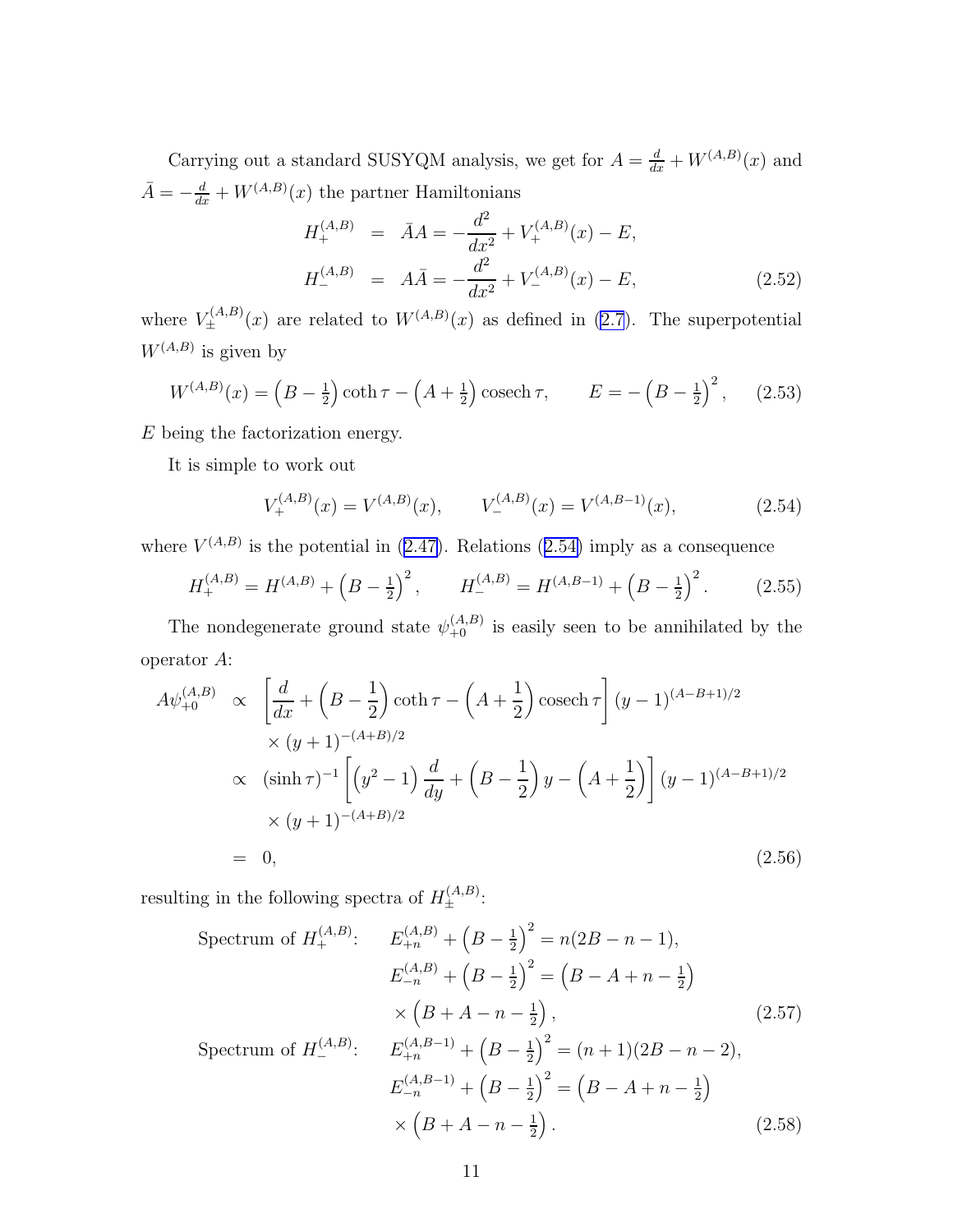<span id="page-11-0"></span>Clearly from [\(2.57](#page-10-0)) and([2.58\)](#page-10-0) we get the usual picture of unbroken SUSY.

Since the potential  $V^{(A,B)}(x)$  is invariant under  $A+\frac{1}{2} \leftrightarrow B$ , we may as well have a second choice of the superpotential given by

$$
W^{\prime(A,B)}(x) = A \coth \tau - B \operatorname{cosech} \tau, \qquad E' = -A^2,\tag{2.59}
$$

where E' is the factorization energy. In this case, the wave function  $\psi_{-0}^{(A,B)}$  is annihilated by the operator  $A'$ , showing that an excited state at vanishing energy is suppressed:

$$
\begin{aligned}\n\text{Spectrum of } H_+^{\prime (A,B)}: \quad E_{+n}^{(A,B)} + A^2 &= \left(A - B + n + \frac{1}{2}\right) \left(A + B - n - \frac{1}{2}\right), \\
E_{-n}^{(A,B)} + A^2 &= n(2A - n), \\
\text{Spectrum of } H_-^{\prime (A,B)}: \quad E_{+n}^{(A-1,B)} + A^2 &= \left(A - B + n + \frac{1}{2}\right) \left(A + B - n - \frac{1}{2}\right), \\
E_{-n}^{(A-1,B)} + A^2 &= (n+1)(2A - n - 1).\n\end{aligned} \tag{2.61}
$$

Moving on to PSUSY we consider, as a first choice, the superpotentials  $W_1(x)$ and  $W_2(x)$  defined by

$$
W_1(x) = W^{(A,B)}(x), \qquad W_2(x) = W'^{(A,B-1)}(x),
$$
  
\n
$$
c_1 = -c_2 = \frac{1}{2} \left[ A^2 - \left( B - \frac{1}{2} \right)^2 \right].
$$
\n(2.62)

We then get for the component Hamiltonians of  $H_{ps}$ ,

$$
H_1 = H^{(A,B)} + \mathcal{E}, \qquad H_2 = H^{(A,B-1)} + \mathcal{E}, \qquad H_3 = H^{(A-1,B-1)} + \mathcal{E},
$$
  

$$
\mathcal{E} \equiv \frac{1}{2} \left[ A^2 + \left( B - \frac{1}{2} \right)^2 \right], \qquad (2.63)
$$

where [\(2.55](#page-10-0)) has been used. As a result, the following spectra of  $H_1$ ,  $H_2$ , and  $H_3$ emerge:

Spectrum of 
$$
H_1
$$
:  $E_{+n}^{(A,B)} + \mathcal{E} = -\left(B - \frac{1}{2} - n\right)^2 + \mathcal{E}$ ,  
 $E_{-n}^{(A,B)} + \mathcal{E} = -\left(A - n\right)^2 + \mathcal{E}$ , (2.64)

Spectrum of 
$$
H_2
$$
:  $E_{+n}^{(A,B-1)} + \mathcal{E} = -\left(B - \frac{3}{2} - n\right)^2 + \mathcal{E}$ ,  
 $E_{-n}^{(A,B-1)} + \mathcal{E} = -\left(A - n\right)^2 + \mathcal{E}$ , (2.65)

Spectrum of 
$$
H_3
$$
:  $E_{+n}^{(A-1,B-1)} + \mathcal{E} = -\left(B - \frac{3}{2} - n\right)^2 + \mathcal{E},$   
 $E_{-n}^{(A-1,B-1)} + \mathcal{E} = -\left(A - 1 - n\right)^2 + \mathcal{E}.$  (2.66)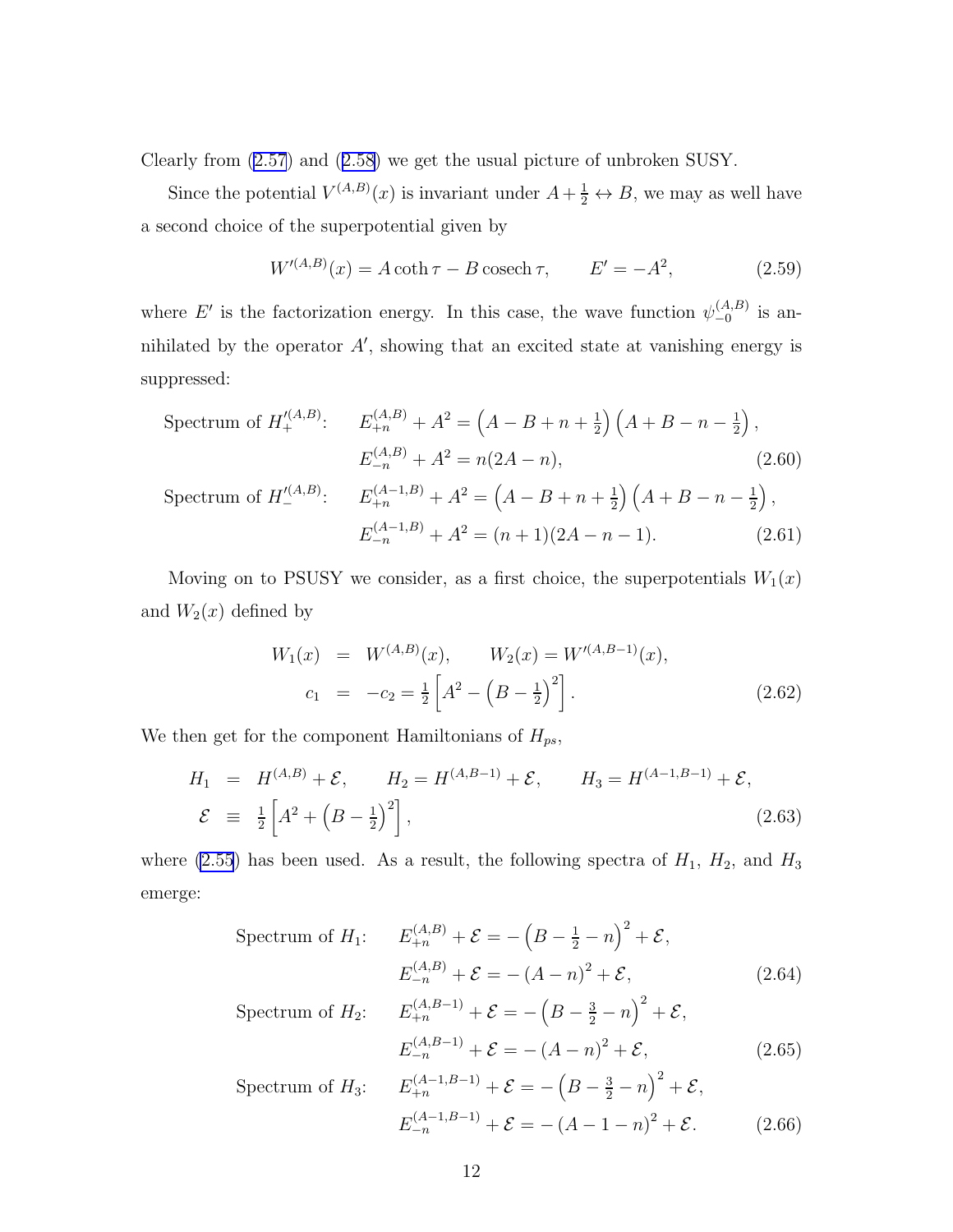We therefore see that in going from  $H_1$  to  $H_2$ , one suppresses the ground state of  $H_1$  at an energy  $\frac{1}{2}$  $A^2 - (B - \frac{1}{2})$  $\left(\frac{1}{2}\right)^2$  < 0. Then in going from  $H_2$  to  $H_3$ , one suppresses a state of  $H_2$  at an energy  $\frac{1}{2}\left[\left(B-\frac{1}{2}\right)\right]$  $\left(\frac{1}{2}\right)^2 - A^2$  > 0. The latter is either an excited state or the ground state according to whether  $B > A + \frac{3}{2}$  $\frac{3}{2}$  or  $B < A + \frac{3}{2}$  $\frac{3}{2}$ .

For completeness, let us write down the spectrum of  $H_{ps}$ . If  $B-N < A+\frac{1}{2}$  $B - N + 1$ , where  $N \in \{1, 2, 3, ...\}$ , it reads

$$
E_0 = \frac{1}{2} \left[ A^2 - \left( B - \frac{1}{2} \right)^2 \right], \qquad d_0 = 1,
$$
  
\n
$$
E_1 = E_0 + 2B - 2, \qquad d_1 = 3,
$$
  
\n
$$
\vdots
$$
  
\n
$$
E_{N-1} = E_0 + (N-1)(2B - N), \qquad d_{N-1} = 3,
$$
  
\n
$$
E_N = E_0 - A^2 + \left( B - \frac{1}{2} \right)^2, \qquad d_N = 2,
$$
  
\n
$$
\vdots
$$
  
\n
$$
E_{N+2p+1} = E_0 + (N+p)(2B - N - p - 1), \qquad d_{N+2p+1} = 3,
$$
  
\n
$$
p = 0, 1, \ldots, p_{+max},
$$
  
\n
$$
E_{N+2p} = E_0 - (A - p)^2 + \left( B - \frac{1}{2} \right)^2, \qquad d_{N+2p} = 3,
$$
  
\n
$$
p = 1, 2, \ldots, p_{-max}.
$$
  
\n(2.67)

In (2.67),  $d_i$  ( $i = 0, 1, ..., N - 1, N, ..., N + 2p + 1, N + 2p$ ) is the degeneracy,  $p_{+max} = n_{+max} - N$ , and  $p_{-max} = n_{-max}$ .

We next consider the second choice of the superpotentials, namely

$$
W_1'(x) = W'^{(A,B)}(x), \qquad W_2'(x) = W^{(A-1,B)}(x),
$$
  
\n
$$
c_1' = -c_2' = \frac{1}{2} \left[ \left( B - \frac{1}{2} \right)^2 - A^2 \right].
$$
\n(2.68)

We obtain after a little algebra

$$
H_1' = H^{(A,B)} + \mathcal{E}, \qquad H_2' = H^{(A-1,B)} + \mathcal{E}, \qquad H_3' = H^{(A-1,B-1)} + \mathcal{E}, \qquad (2.69)
$$

where  $\mathcal E$  is the same as in [\(2.63](#page-11-0)). The spectra of  $H'_1$ ,  $H'_2$ , and  $H'_3$  read

Spectrum of 
$$
H'_1
$$
:  $E_{+n}^{(A,B)} + \mathcal{E} = -\left(B - \frac{1}{2} - n\right)^2 + \mathcal{E}$ ,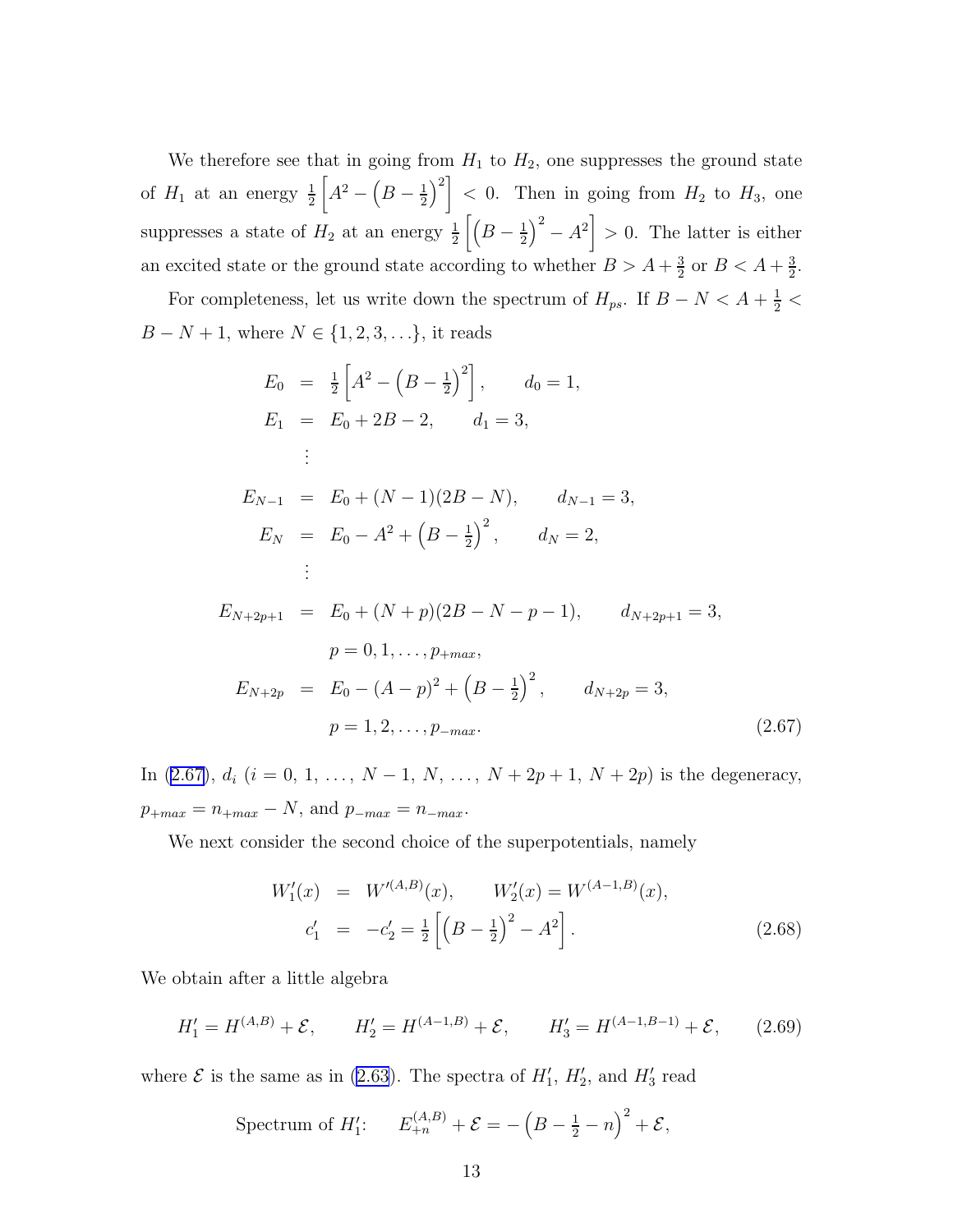$$
E_{-n}^{(A,B)} + \mathcal{E} = -(A - n)^2 + \mathcal{E},\tag{2.70}
$$

<span id="page-13-0"></span>Spectrum of  $H'_2$ :  $E_{+n}^{(A-1,B)} + \mathcal{E} = -\left(B - \frac{1}{2} - n\right)^2 + \mathcal{E}$ ,

$$
E_{-n}^{(A-1,B)} + \mathcal{E} = -(A-1-n)^2 + \mathcal{E},
$$
 (2.71)

$$
\begin{aligned} \text{Spectrum of } H_3' &= E_{+n}^{(A-1,B-1)} + \mathcal{E} = -\left(B - \frac{3}{2} - n\right)^2 + \mathcal{E}, \\ E_{-n}^{(A-1,B-1)} + \mathcal{E} = -\left(A - 1 - n\right)^2 + \mathcal{E}. \end{aligned} \tag{2.72}
$$

We thus see that in going from  $H'_1$  to  $H'_2$ , one suppresses an excited state of  $H'_1$ at an energy  $\frac{1}{2} \left[ \left( B - \frac{1}{2} \right) \right]$  $\left(\frac{1}{2}\right)^2 - A^2$  > 0. Then in going from  $H'_2$  to  $H'_3$ , one suppresses the ground state of  $H'_2$  at an energy  $\frac{1}{2}$  $A^2 - (B - \frac{1}{2})$  $\left(\frac{1}{2}\right)^2$  < 0. Further if  $B-N <$  $A + \frac{1}{2} < B - N + 1$ , where  $N \in \{1, 2, 3, \ldots\}$ , then the spectrum of  $H_{ps}$  is the same as in the previous case, but the degeneracies are  $d_0 = 2, d_1 = 3, \ldots, d_{N-1} = 3$ ,  $d_N = 1, \ldots, d_{N+2p+1} = 3, d_{N+2p} = 3.$ 

In the limiting cases where  $A + \frac{1}{2}$  $\frac{1}{2}$  and B differ by some integer,  $H^{(A,B)}$  has a single series of energy levels due to the phenomenon of unavoided level crossings without degeneracy [\[12](#page-26-0)]. The PSUSY scheme then becomes similar to the usual one for Hermitian Hamiltonians.

#### 2.4 PT-symmetric Scarf II potential

The Hamiltonian for the PT-symmetric Scarf II potential is given by[[12](#page-26-0)]

$$
H^{(A,B)} = -\frac{d^2}{dx^2} - [B^2 + A(A+1)] \operatorname{sech}^2 x + iB(2A+1) \operatorname{sech} x \tanh x, \qquad (2.73)
$$

where  $A > B - \frac{1}{2} > 0$  and  $A - B + \frac{1}{2}$  $\frac{1}{2}$  is not an integer. The form  $(2.73)$  is PT symmetric;like the PT-symmetric generalized Pöschl-Teller Hamiltonian ([2.47\)](#page-9-0), it also exhibits invariance under exchange of the parameters  $A + \frac{1}{2}$  $\frac{1}{2}$  and *B*. Full and detailed analyses of the various properties of (2.73) have already been given by us elsewhere [\[12\]](#page-26-0) in connection with  $sl(2,\mathbb{C})$  potential algebra. We have found that PT-symmetric Scarf II potential depicts two series of energy levels. These are

$$
E_{+n}^{(A,B)} = -(A-n)^2, \qquad n = 0, 1, \ldots, n_{+max},
$$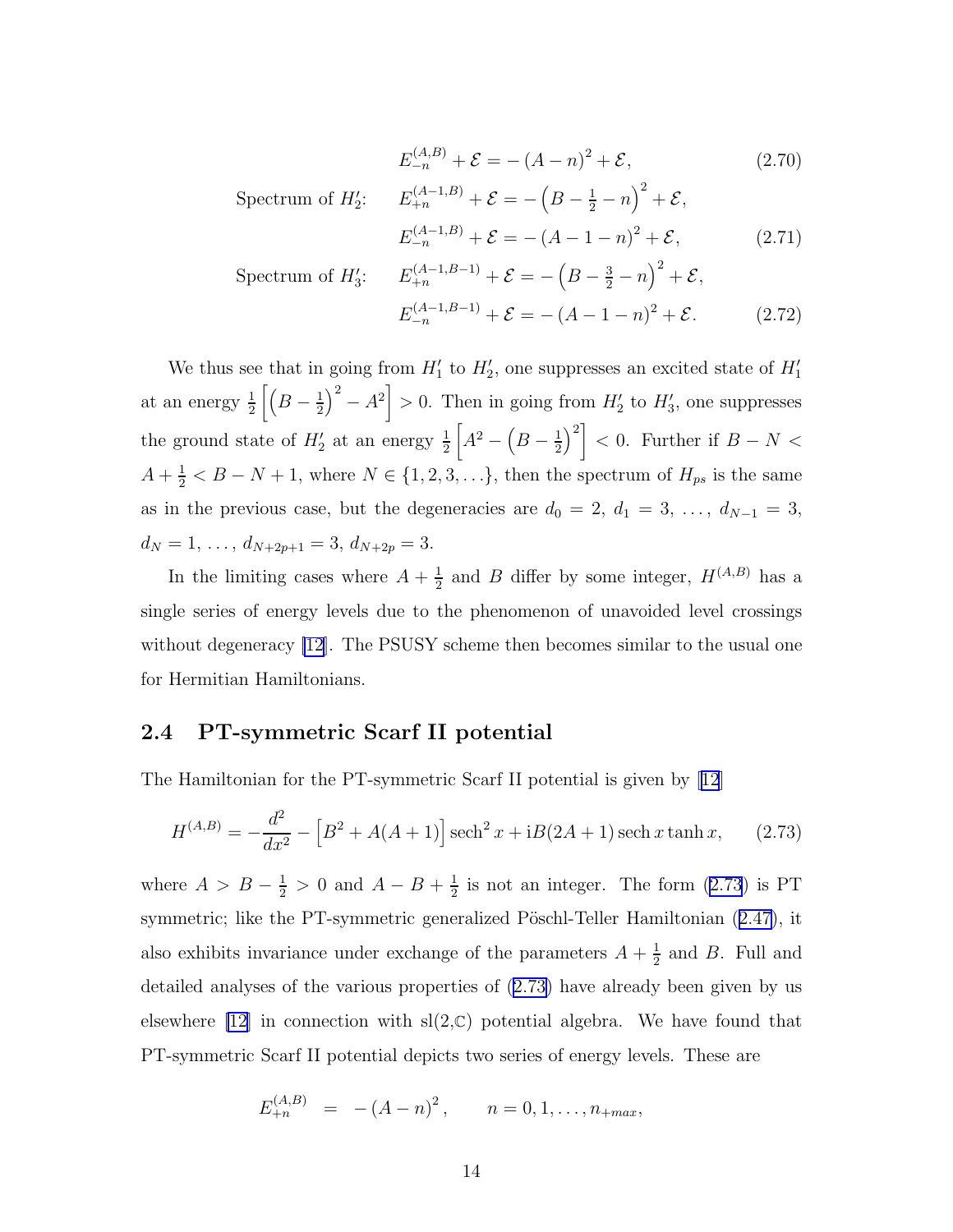$$
A - 1 \le n_{+max} < A,\tag{2.74}
$$

$$
E_{-n}^{(A,B)} = -\left(B - \frac{1}{2} - n\right)^2, \qquad n = 0, 1, \dots, n_{-max},
$$
  

$$
B - \frac{3}{2} \le n_{-max} < B - \frac{1}{2}.
$$
\n
$$
(2.75)
$$

<span id="page-14-0"></span>The accompanying eigenfunctions read

$$
\psi_{+n}^{(A,B)} \propto (\operatorname{sech} x)^{A} \exp[-iB \arctan(\sinh x)] P_{n}^{(-A+B-\frac{1}{2}, -A-B-\frac{1}{2})}(\iota \sinh x), (2.76)
$$
  

$$
\psi_{-n}^{(A,B)} \propto (\operatorname{sech} x)^{B-\frac{1}{2}} \exp\left[-i\left(A+\frac{1}{2}\right) \arctan(\sinh x)\right]
$$

$$
\times P_{n}^{(A-B+\frac{1}{2}, -A-B-\frac{1}{2})}(\iota \sinh x), \qquad (2.77)
$$

in terms of Jacobi polynomials.

We are now going to show that the model([2.73\)](#page-13-0) possesses PSUSY. This can be easily established, as we did for the PT-symmetric oscillator and generalized Pöschl-Teller potentials, by demonstrating first that two superpotentials exist for it in the context of SUSY. PSUSY can then be contructed taking their help.

Indeed one can verify that two possible candidates of the superpotential are

$$
W^{(A,B)}(x) = A \tanh x + iB \operatorname{sech} x, \quad E = -A^2,
$$
\n(2.78)

$$
W^{(A,B)}(x) = \left(B - \frac{1}{2}\right)\tanh x + i\left(A + \frac{1}{2}\right)\operatorname{sech} x, \quad E' = -\left(B - \frac{1}{2}\right)^2, (2.79)
$$

where  $E$  and  $E'$  are the factorization energies. Note that  $(2.79)$  is obtainable from (2.78) under the replacements  $A + \frac{1}{2} \leftrightarrow B$ .

While corresponding to (2.78) we derive

$$
V_{+}^{(A,B)}(x) = V_{-}^{(A,B)}(x), \qquad V_{-}^{(A,B)}(x) = V_{-}^{(A-1,B)}(x), \tag{2.80}
$$

where  $V^{(A,B)}(x)$  is the potential of [\(2.73](#page-13-0)), Eq. (2.79) yields the pair

$$
V'^{(A,B)}_{+}(x) = V^{(A,B)}(x), \qquad V'^{(A,B)}_{-}(x) = V^{(A,B-1)}(x). \tag{2.81}
$$

The associated partner Hamiltonians for (2.80) and (2.81) are

$$
H_+^{(A,B)} = H^{(A,B)} + A^2, \qquad H_-^{(A,B)} = H^{(A-1,B)} + A^2,\tag{2.82}
$$

$$
H_+^{\prime (A,B)} = H^{(A,B)} + \left(B - \frac{1}{2}\right)^2, \qquad H_-^{\prime (A,B)} = H^{(A,B-1)} + \left(B - \frac{1}{2}\right)^2. \tag{2.83}
$$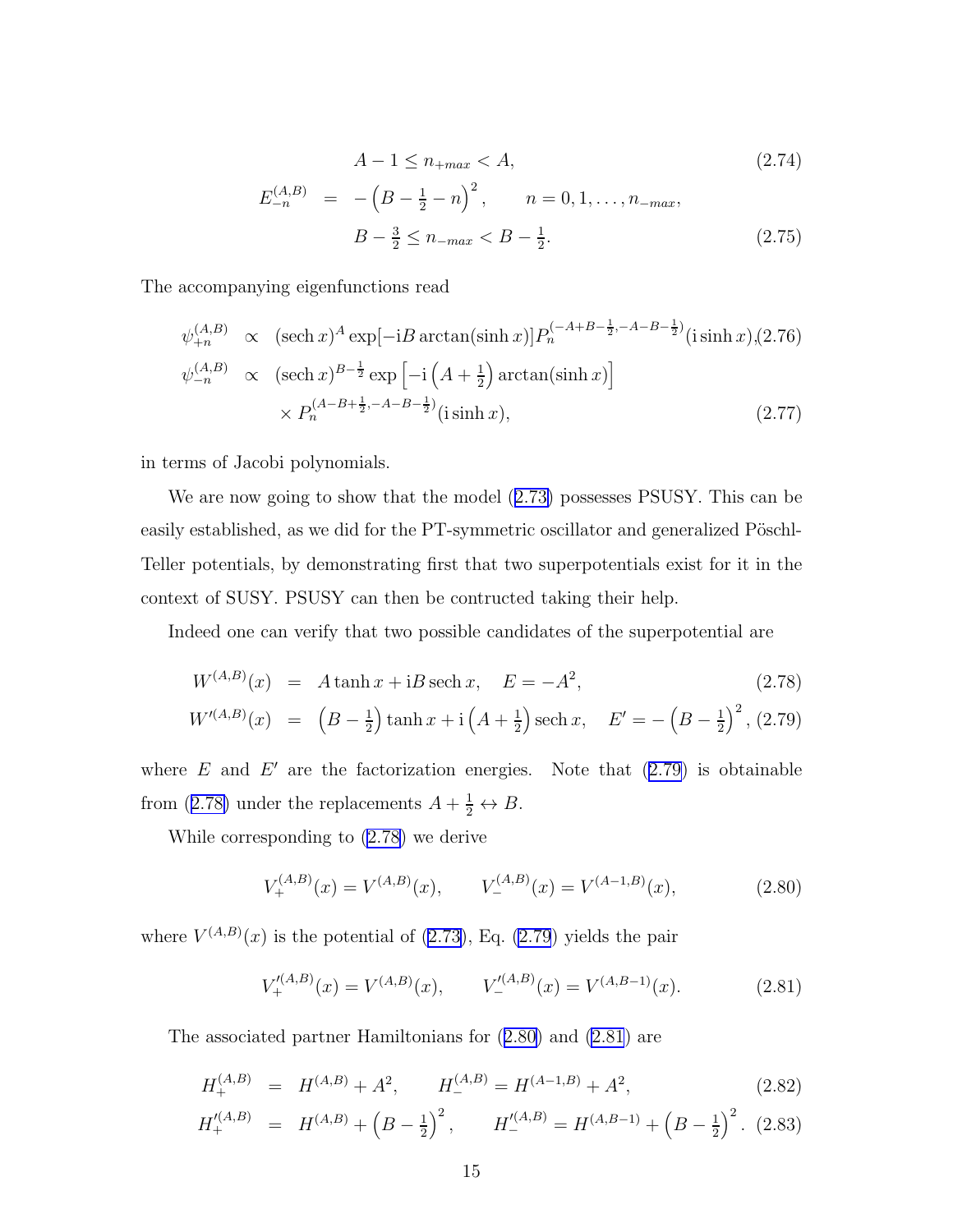<span id="page-15-0"></span>Further, defining operators  $A = \frac{d}{dx} + W^{(A,B)}(x)$  and  $A' = \frac{d}{dx} + W^{(A,B)}(x)$ , it is a simple exercise to check that the states  $\psi_{+0}^{(A,B)}$  and  $\psi_{-0}^{(A,B)}$  are annihilated by A and A', respectively. The spectra of  $H_{\pm}^{(A,B)}$  and  $H_{\pm}^{(A,B)}$  turn out to be

$$
\begin{aligned}\n\text{Spectrum of } H_+^{(A,B)}: \quad & E_{+n}^{(A,B)} + A^2 = n(2A - n), \\
& E_{-n}^{(A,B)} + A^2 = \left(A - B + n + \frac{1}{2}\right) \\
& \times \left(A + B - n - \frac{1}{2}\right), \\
& \text{Spectrum of } H_-^{(A,B)}: \quad E_{+n}^{(A-1,B)} + A^2 = (n+1)(2A - n - 1), \\
& E_{-n}^{(A-1,B)} + A^2 = \left(A - B + n + \frac{1}{2}\right) \\
& \times \left(A + B - n - \frac{1}{2}\right), \\
& \times \left(A + B - n - \frac{1}{2}\right), \\
& \times \left(B + A - n - \frac{1}{2}\right), \\
& E_{-n}^{(A,B)} + \left(B - \frac{1}{2}\right)^2 = n(2B - n - 1), \\
& E_{-n}^{(A,B)} + \left(B - \frac{1}{2}\right)^2 = n(2B - n - 1), \\
& \text{Spectrum of } H_-^{(A,B)}: \quad E_{+n}^{(A,B-1)} + \left(B - \frac{1}{2}\right)^2 = \left(B - A + n - \frac{1}{2}\right) \\
& \times \left(B + A - n - \frac{1}{2}\right), \\
& E_{-n}^{(A,B-1)} + \left(B - \frac{1}{2}\right)^2 = (n+1)(2B - n - 2). \quad (2.87)\n\end{aligned}
$$

While (2.84) and (2.85) show the conventional unbroken SUSY picture, (2.86) and (2.87) point to an unusual scenario: an excited state at vanishing energy is suppressed.

Equipped with the above SUSY machinery, we define the following pair of superpotentials for  $p = 2$  PSUSY:

$$
W_1(x) = W^{(A,B)}(x), \qquad W_2(x) = W'^{(A-1,B)}(x),
$$
  
\n
$$
c_1 = -c_2 = \frac{1}{2} \left[ \left( B - \frac{1}{2} \right)^2 - A^2 \right].
$$
\n(2.88)

Then it follows from  $(2.16)$ ,  $(2.82)$ , and  $(2.83)$  that

$$
H_1 = H^{(A,B)} + \mathcal{E}, \qquad H_2 = H^{(A-1,B)} + \mathcal{E}, \qquad H_3 = H^{(A-1,B-1)} + \mathcal{E},
$$
  

$$
\mathcal{E} \equiv \frac{1}{2} \left[ A^2 + \left( B - \frac{1}{2} \right)^2 \right]. \tag{2.89}
$$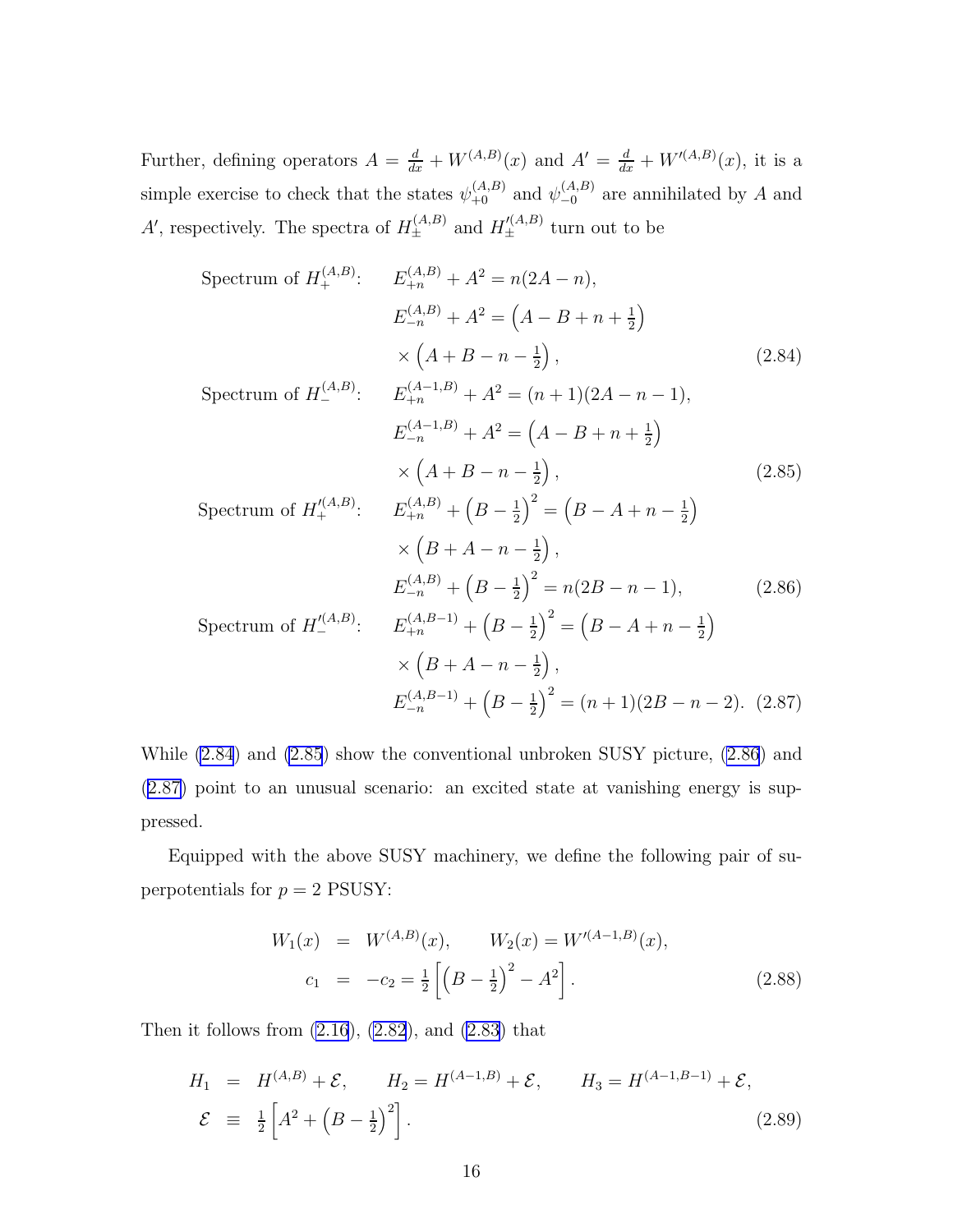The spectra of  $H_1$ ,  $H_2$ , and  $H_3$  are

Spectrum of 
$$
H_1
$$
:  $E_{+n}^{(A,B)} + \mathcal{E} = -(A - n)^2 + \mathcal{E}$ ,  
 $E_{-n}^{(A,B)} + \mathcal{E} = -\left(B - \frac{1}{2} - n\right)^2 + \mathcal{E}$ , (2.90)

Spectrum of 
$$
H_2
$$
:  $E_{+n}^{(A-1,B)} + \mathcal{E} = -(A-1-n)^2 + \mathcal{E}$ ,  
 $E_{-n}^{(A-1,B)} + \mathcal{E} = -(B-\frac{1}{2}-n)^2 + \mathcal{E}$ , (2.91)

Spectrum of 
$$
H_3
$$
:  $E_{+n}^{(A-1,B-1)} + \mathcal{E} = -(A-1-n)^2 + \mathcal{E},$   
 $E_{-n}^{(A-1,B-1)} + \mathcal{E} = -(B-\frac{3}{2}-n)^2 + \mathcal{E}.$  (2.92)

From  $(2.90)-(2.92)$  we find that when going from  $H_1$  to  $H_2$ , one suppresses the ground state of  $H_1$  at an energy  $\frac{1}{2}\left[\left(B-\frac{1}{2}\right)\right]$  $\left(\frac{1}{2}\right)^2 - A^2$  < 0. Then when going from  $H_2$ to  $H_3$ , one suppresses a state of  $H_2$  at an energy  $\frac{1}{2}$  $A^2 - (B - \frac{1}{2})$  $\left(\frac{1}{2}\right)^2$  > 0. Such a state is an excited or the ground state according to whether  $A > B + \frac{1}{2}$  $\frac{1}{2}$  or  $A < B + \frac{1}{2}$  $\frac{1}{2}$ . In general, if  $A-N < B-\frac{1}{2} < A-N+1$ , where  $N \in \{1, 2, 3, \ldots\}$ , then the spectrum of  $H_{ps}$  is

$$
E_0 = \frac{1}{2} \left[ \left( B - \frac{1}{2} \right)^2 - A^2 \right], \qquad d_0 = 1,
$$
  
\n
$$
E_1 = E_0 + 2A - 1, \qquad d_1 = 3,
$$
  
\n
$$
\vdots
$$
  
\n
$$
E_{N-1} = E_0 + (N-1)(2A + 1 - N), \qquad d_{N-1} = 3,
$$
  
\n
$$
E_N = E_0 + A^2 - \left( B - \frac{1}{2} \right)^2, \qquad d_N = 2,
$$
  
\n
$$
\vdots
$$
  
\n
$$
E_{N+2p+1} = E_0 + (N+p)(2A - N - p), \qquad d_{N+2p+1} = 3,
$$
  
\n
$$
p = 0, 1, \ldots, p_{+max},
$$
  
\n
$$
E_{N+2p} = E_0 + A^2 - \left( B - \frac{1}{2} - p \right)^2, \qquad d_{N+2p} = 3,
$$
  
\n
$$
p = 1, 2, \ldots, p_{-max}, \qquad (2.93)
$$

where  $d_i$   $(i = 0, 1, ..., N - 1, N, ..., N + 2p + 1, N + 2p)$  is the degeneracy,  $p_{+max} = n_{+max} - N$ , and  $p_{-max} = n_{-max}$ .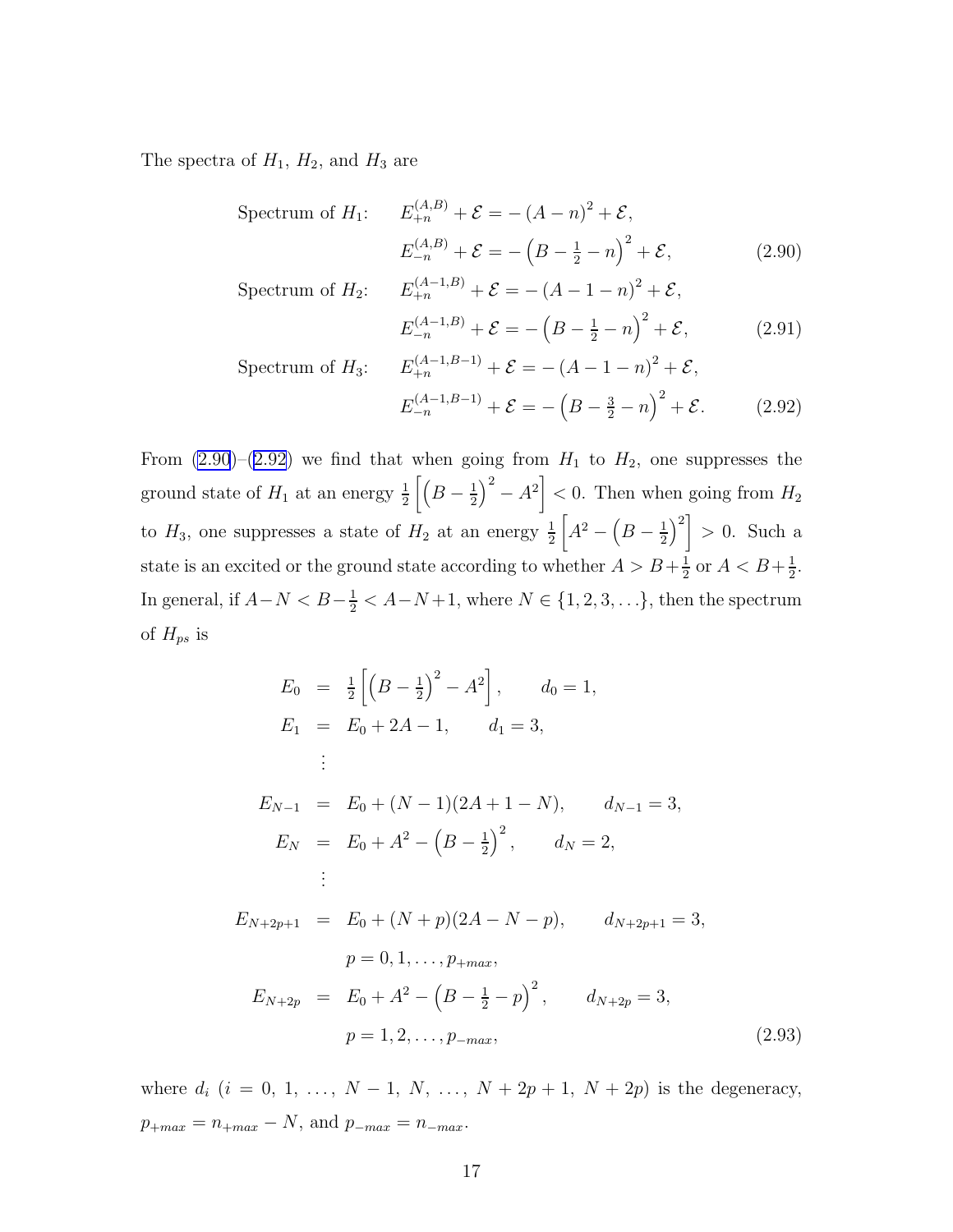Keeping in mind the invariance of [\(2.73](#page-13-0)) under  $A + \frac{1}{2} \leftrightarrow B$ , we can also define another set of superpotentials

$$
W_1'(x) = W'^{(A,B)}(x), \qquad W_2'(x) = W^{(A,B-1)}(x),
$$
  
\n
$$
c_1' = -c_2' = \frac{1}{2} \left[ A^2 - \left( B - \frac{1}{2} \right)^2 \right].
$$
\n(2.94)

Thenusing  $(2.83)$  and  $(2.82)$  $(2.82)$ , we get

$$
H_1' = H^{(A,B)} + \mathcal{E}, \qquad H_2' = H^{(A,B-1)} + \mathcal{E}, \qquad H_3' = H^{(A-1,B-1)} + \mathcal{E}, \qquad (2.95)
$$

implying the following spectra:

Spectrum of 
$$
H'_1
$$
:  $E_{+n}^{(A,B)} + \mathcal{E} = -(A - n)^2 + \mathcal{E}$ ,  
 $E_{-n}^{(A,B)} + \mathcal{E} = -(B - \frac{1}{2} - n)^2 + \mathcal{E}$ , (2.96)

Spectrum of 
$$
H'_2
$$
:  $E_{+n}^{(A,B-1)} + \mathcal{E} = -(A-n)^2 + \mathcal{E}$ ,  
 $E_{-n}^{(A,B-1)} + \mathcal{E} = -(B - \frac{3}{2} - n)^2 + \mathcal{E}$ , (2.97)

Spectrum of 
$$
H'_3
$$
:  $E_{+n}^{(A-1,B-1)} + \mathcal{E} = -(A-1-n)^2 + \mathcal{E}$ ,  
 $E_{-n}^{(A-1,B-1)} + \mathcal{E} = -(B-\frac{3}{2}-n)^2 + \mathcal{E}$ . (2.98)

We thus see that in going from  $H'_1$  to  $H'_2$ , one suppresses an excited state of  $H'_1$  at an energy  $\frac{1}{2}$  $A^2 - (B - \frac{1}{2})$  $\left(\frac{1}{2}\right)^2$  > 0. Then when going from  $H'_2$  to  $H'_3$ , one suppresses the ground state of  $H'_2$  at an energy  $\frac{1}{2}\left[\left(B-\frac{1}{2}\right)\right]$  $\left(\frac{1}{2}\right)^2 - A^2$  < 0. If  $A - N < B - \frac{1}{2}$  $A - N + 1$ , where  $N \in \{1, 2, 3, \ldots\}$ , then the spectrum of  $H_{ps}$  is the same as in the previous case of [\(2.88](#page-15-0)), but the degeneracies are  $d_0 = 2, d_1 = 3, \ldots, d_{N-1} = 3$ ,  $d_N = 1, \ldots, d_{N+2p+1} = 3, d_{N+2p} = 3.$ 

Whenever  $A - B + \frac{1}{2}$  $\frac{1}{2}$  goes to an integer, we observe the same collapse of the double series of energy levels [\[12](#page-26-0)] and restoration of the usual PSUSY scheme as in the two previous subsections.

### 3 In pursuit of a complexified SSUSY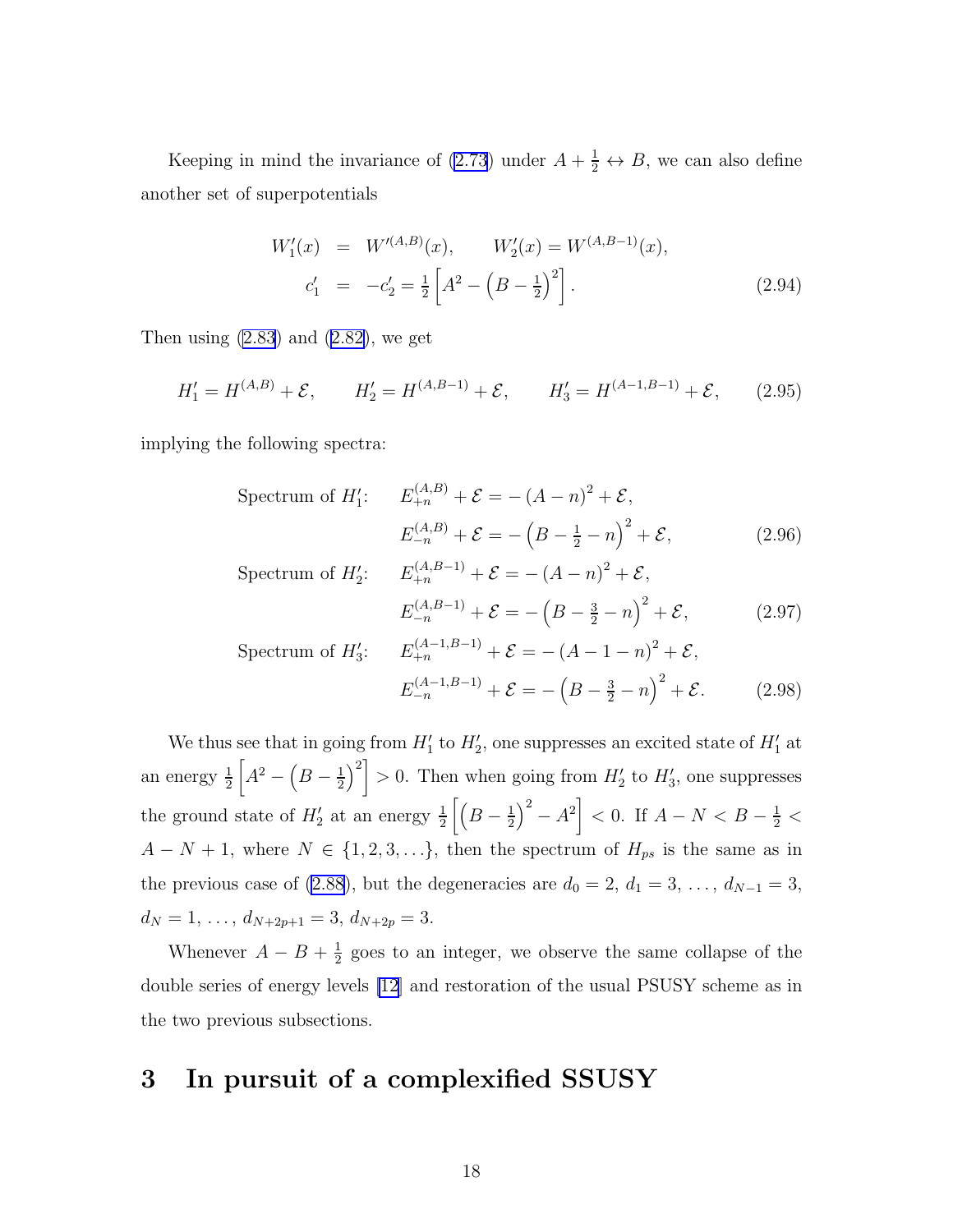### <span id="page-18-0"></span>3.1 Underlying ideas of SSUSY

SSUSY is an extended supersymmetric theory having a second-derivative realization of the differential operators A and  $\overline{A}$  [\[23\]](#page-26-0)–[\[28](#page-27-0)]. SSUSY schemes find interesting applicability to non-trivial quantum mechanical problems, which include coupled channel problems and those related to transparent matrix potentials. SSUSY is not guided by a Schrödinger form of the Hamiltonian operator, but instead by a quasi-Hamiltonian  $K$ , which is a fourth-order differential operator. However, under certain conditions,  $K$  can be related to the square of the Schrödinger Hamiltonian: indeed this feature has been exploited to arrive at models of PSUSY by glueing two ordinary SUSY systems[[23\]](#page-26-0).

Consider supercharges involving second derivatives ( $\partial \equiv d/dx$ ):

$$
\mathcal{A}^+ = \partial^2 - 2p(x)\partial + b(x), \tag{3.1}
$$

$$
\mathcal{A}^- = \partial^2 + 2p(x)\partial + 2p'(x) + b(x), \qquad (3.2)
$$

where  $p(x)$  and  $b(x)$  are arbitrary functions. Let us introduce the following operators built out of  $\mathcal{A}^+$  and  $\mathcal{A}^-$ :

$$
Q^{+} = \left(\begin{array}{cc} 0 & 0 \\ \mathcal{A}^{-} & 0 \end{array}\right), \qquad Q^{-} = \left(\begin{array}{cc} 0 & \mathcal{A}^{+} \\ 0 & 0 \end{array}\right). \tag{3.3}
$$

Inanalogy with  $(2.1)$  $(2.1)$ , we can think of a quasi-Hamiltonian K defined by

$$
K = Q^{+}Q^{-} + Q^{-}Q^{+}.
$$
\n(3.4)

Clearly  $K$  is a fourth-order differential operator.

We can also construct another operator  $H$  from two Schrödinger-like Hamiltonians  $h^{(1)}$  and  $h^{(2)}$ :

$$
H = \begin{pmatrix} h^{(1)} & 0 \\ 0 & h^{(2)} \end{pmatrix}, \tag{3.5}
$$

$$
h^{(1,2)} = -\partial^2 + V^{(1,2)}, \tag{3.6}
$$

such that H commutes with  $Q^{\pm}$ :

$$
\left[H, Q^{\pm}\right] = 0.\tag{3.7}
$$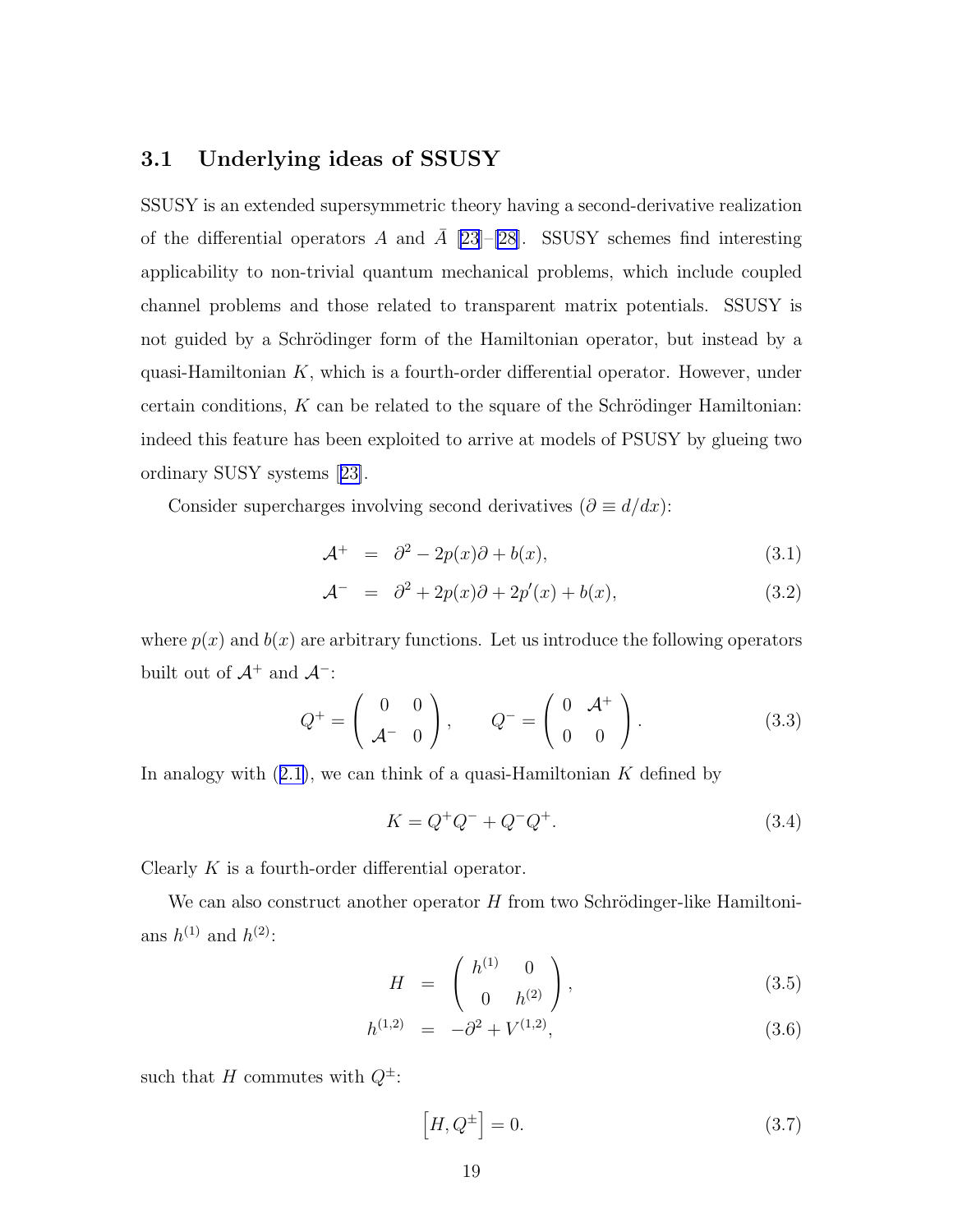<span id="page-19-0"></span>From [\(3.3](#page-18-0)), [\(3.5](#page-18-0)), and [\(3.7](#page-18-0)), we are led to

$$
\mathcal{A}^{-}h^{(1)} = h^{(2)}\mathcal{A}^{-}, \qquad \mathcal{A}^{+}h^{(2)} = h^{(1)}\mathcal{A}^{+}.
$$
 (3.8)

These are intertwining relationships similar to the supersymmetric ones [\(2.8](#page-3-0)).

Using the representations  $(3.1)$  and  $(3.2)$ , we can exploit  $(3.8)$  to obtain constraints among the functions  $p(x)$ ,  $b(x)$ , and the potentials  $V^{(1,2)}(x)$ :

$$
b = -p' + p^2 - \frac{p''}{2p} + \left(\frac{p'}{2p}\right)^2 + \frac{d}{4p^2},
$$
\n(3.9)

$$
V^{(1,2)} = \mp 2p' + p^2 + \frac{p''}{2p} - \left(\frac{p'}{2p}\right)^2 - \frac{d}{4p^2} - a,\tag{3.10}
$$

where d and a are integration constants and the primes denote derivatives with respect to  $x$ .

We next address to what is known as polynomial SUSY. Here the quasi-Hamiltonian  $K$  is taken to be a quadratic in  $H$ :

$$
K = H2 + 2\alpha H + \beta = (H + a)2 + d,
$$
\n(3.11)

where  $\alpha$ ,  $\beta$  are constants, and  $a = \alpha$ ,  $d = \beta - \alpha^2$ . A PSUSY model can be developed[[23\]](#page-26-0) by choosing  $a = 0$ , for which

$$
K = H^2 + d.\t\t(3.12)
$$

Factorization of K requires d to be a perfect square in the form  $d = \frac{c^2}{4}$  $rac{c^2}{4}$  for  $d > 0$ or  $d = -\frac{c^2}{4}$  $\frac{d^2}{4}$  for  $d < 0$ . Andrianov et al. [\[24, 25](#page-26-0)] call  $d < 0$  a reducible algebra and  $d > 0$  an irreducible one. In the reducible case, we can imagine the existence of an intermediate Hamiltonian that behaves like a superpartner to both  $h^{(1)}$  and  $h^{(2)}$ . Alternatively, this triplet of Hamiltonians furnishes a model for PSUSY.

In the following we will be interested in the reducible case only and write

$$
K = H^{2} - \frac{c^{2}}{4}
$$
  
=  $\begin{pmatrix} (h^{(1)} + \frac{c}{2}) (h^{(1)} - \frac{c}{2}) & 0 \\ 0 & (h^{(2)} - \frac{c}{2}) (h^{(2)} + \frac{c}{2}) \end{pmatrix}$ . (3.13)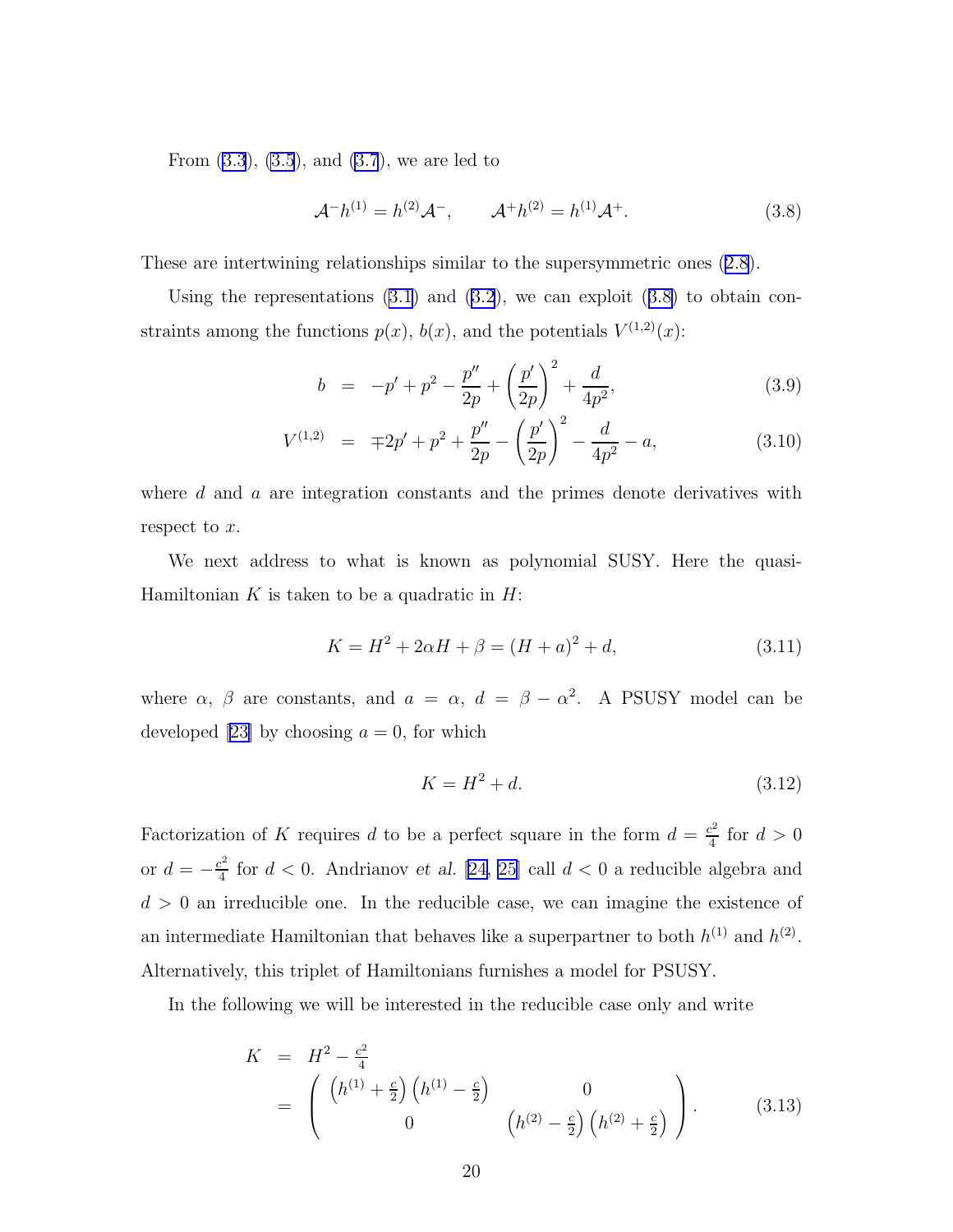<span id="page-20-0"></span>Wealso know from  $(3.4)$  $(3.4)$  and  $(3.3)$  $(3.3)$  that

$$
K = \left(\begin{array}{cc} \mathcal{A}^+ \mathcal{A}^- & 0\\ 0 & \mathcal{A}^- \mathcal{A}^+ \end{array}\right). \tag{3.14}
$$

Our immediate problem will be to reconcile [\(3.13](#page-19-0)) and (3.14). To this end, we factorize  $\mathcal{A}^+$  and  $\mathcal{A}^-$  as

$$
\mathcal{A}^+ = q_1^+ q_2^+ = (-\partial + W_1)(-\partial + W_2), \n\mathcal{A}^- = q_2^- q_1^- = (\partial + W_2)(\partial + W_1).
$$
\n(3.15)

We thus run into a pair of superpotentials  $W_1$  and  $W_2$  in SSUSY quite naturally. Next choosing a constraint

$$
q_2^+ q_2^- - \frac{c}{2} = q_1^- q_1^+ + \frac{c}{2},\tag{3.16}
$$

we at once see that we can express

$$
\mathcal{A}^+\mathcal{A}^- = \left(q_1^+q_1^- + \frac{c}{2} + \frac{c}{2}\right)\left(q_1^+q_1^- + \frac{c}{2} - \frac{c}{2}\right),\mathcal{A}^-\mathcal{A}^+ = \left(q_2^-q_2^+ - \frac{c}{2} - \frac{c}{2}\right)\left(q_2^-q_2^+ - \frac{c}{2} + \frac{c}{2}\right).
$$
\n(3.17)

Eq. (3.17) suggests that we can interpret

$$
h^{(1)} = q_1^+ q_1^- + \frac{c}{2}, \qquad h^{(2)} = q_2^- q_2^+ - \frac{c}{2}.
$$
 (3.18)

Hence([3.13\)](#page-19-0) and (3.14) can be reconciled.

From (3.18), we further have

$$
h^{(1)} = (-\partial + W_1)(\partial + W_1) + \frac{c}{2}
$$
  
=  $-\partial^2 + V^{(1)}(x)$ , (3.19)

$$
h^{(2)} = (\partial + W_2)(-\partial + W_2) - \frac{c}{2}
$$
  
= -\partial^2 + V^{(2)}(x), \t\t(3.20)

reflecting

$$
V^{(1)}(x) = W_1^2 - \frac{dW_1}{dx} + \frac{c}{2}, \qquad V^{(2)}(x) = W_2^2 + \frac{dW_2}{dx} - \frac{c}{2}.
$$
 (3.21)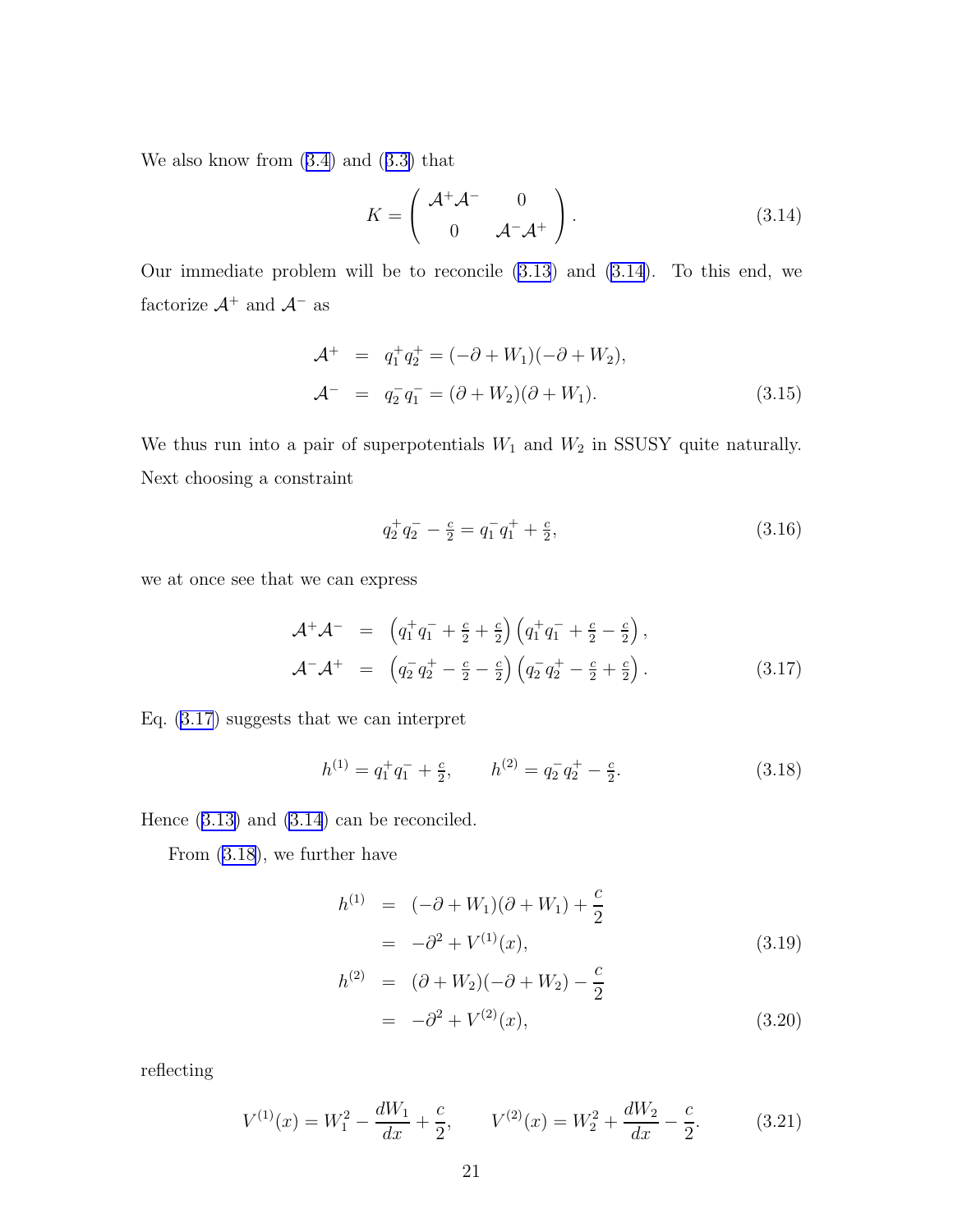<span id="page-21-0"></span>To tie up, we confront [\(3.10\)](#page-19-0) with the expressions [\(3.21](#page-20-0)). The results for  $a = 0$ are

$$
W_1 = -\frac{2p' + c}{4p} + p, \qquad W_2 = \frac{2p' + c}{4p} + p. \tag{3.22}
$$

We are thus led to explicit forms of the two superpotentials  $W_1$  and  $W_2$  in terms of the function  $p(x)$  only.

Note that there exists, notionally, an intermediate Hamiltonian  $h$ , which is superpartner to both  $h^{(1)}$  and  $h^{(2)}$ :

$$
h^{(1)} = q_1^+ q_1^- + \frac{c}{2}, \qquad h = q_1^- q_1^+ + \frac{c}{2}, \qquad h^{(2)} = q_2^- q_2^+ - \frac{c}{2}.
$$
 (3.23)

Due to the constraint  $(3.16)$ , we can express h as

$$
h = q_1^- q_1^+ + \frac{c}{2} = q_2^+ q_2^- - \frac{c}{2}.\tag{3.24}
$$

Theconstraint ([3.16\)](#page-20-0), when exposed in terms of the superpotentials  $W_1$  and  $W_2$ , reads

$$
W_2^2 - W_1^2 - \frac{dW_1}{dx} - \frac{dW_2}{dx} = c.
$$
 (3.25)

Eq. (3.25) coincides with [\(2.15](#page-4-0)).

### 3.2 PT-symmetric oscillator potential

Firstof all, we notice that  $h^{(1)}$ , h,  $h^{(2)}$  defined above go over to  $H_1$ ,  $H_2$ ,  $H_3$  of ([2.13\)](#page-3-0), respectively, provided we identify  $q_1^+, q_2^+$  with  $\bar{A}_1$ ,  $\bar{A}_2$ , and the constants  $c_1$ ,  $c_2$  with  $c/2$ , $-c/2$ , respectively. The latter certainly hold since in  $(2.16)$  $(2.16)$  we have taken  $c_1 + c_2 = 0.$ 

Setting now  $c = -4\alpha$  and  $p(x) = x-i\delta$ , it is trivial to see that  $W_1$  and  $W_2$  in (3.22) get complexified and are mapped to the expressions of  $W^{(\alpha)}(x)$  and  $W'^{(\alpha-1)}(x)$  given by $(2.20)$  and  $(2.21)$  $(2.21)$ , respectively.

On the other hand, if we set  $c = +4\alpha$ , then  $W_1$  and  $W_2$  in (3.22) are mapped to  $W^{(\alpha)}(x)$ and  $W^{(\alpha+1)}(x)$  given by [\(2.21](#page-5-0)) and ([2.20\)](#page-5-0), respectively.

Concerning the constraint relation (3.25), we observe that it holds both for  $c =$  $-4\alpha$  and  $c = +4\alpha$  if the corresponding expressions for  $W_1$  and  $W_2$  are plugged in.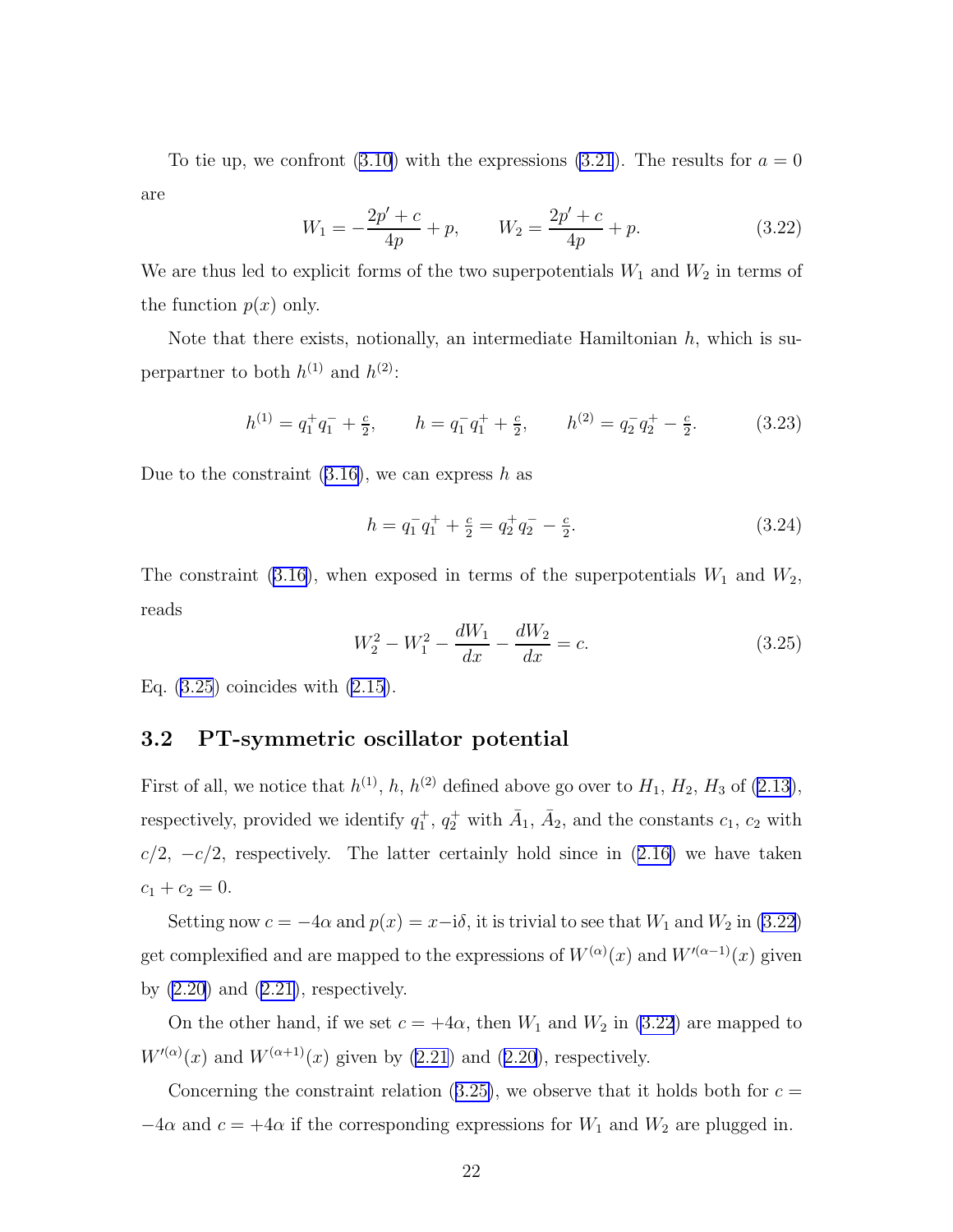Finally, from the point of view of SSUSY we can associate with PSUSY Hamiltonian [\(2.13](#page-3-0)) two distinct SUSY Hamiltonians given by

$$
H_s^{(1)} = \begin{pmatrix} \bar{A}_1 A_1 + \frac{c}{2} & 0\\ 0 & A_1 \bar{A}_1 + \frac{c}{2} \end{pmatrix}, \qquad H_s^{(2)} = \begin{pmatrix} \bar{A}_2 A_2 - \frac{c}{2} & 0\\ 0 & A_2 \bar{A}_2 - \frac{c}{2} \end{pmatrix}, \quad (3.26)
$$

where  $c = \pm 4\alpha$ . Conversely, we could arrive at the  $p = 2$  PSUSY form for the Hamiltonian by glueing  $H_s^{(1)}$  and  $H_s^{(2)}$  given by (3.26).

In the following we show that the results of the PT-symmetric generalized Pöschl-Teller and Scarf II potentials are similar to those just obtained for the PT-symmetric oscillator one.

### 3.3 PT-symmetric generalized Pöschl-Teller potential

With the first choice of superpotentials coming from the analysis carried out for the PT-symmetric generalized Pöschl-Teller problem earlier, namely

$$
W_1 = W^{(A,B)} = (B - \frac{1}{2}) \coth \tau - (A + \frac{1}{2}) \operatorname{cosech} \tau,
$$
  
\n
$$
W_2 = W'^{(A,B-1)} = A \coth \tau - (B - 1) \operatorname{cosech} \tau,
$$
\n(3.27)

it is easy to see that (3.27) fits into the scheme [\(3.22](#page-21-0)) for the combination

$$
p(x) = \frac{1}{2} \left( A + B - \frac{1}{2} \right) (\coth \tau - \csc \tau),
$$
  
\n
$$
c = \left( A + B - \frac{1}{2} \right) \left( A - B + \frac{1}{2} \right).
$$
 (3.28)

If we consider instead the second choice

$$
W_1 = W'^{(A,B)} = A \coth \tau - B \operatorname{cosech} \tau,
$$
  
\n
$$
W_2 = W^{(A-1,B)} = (B - \frac{1}{2}) \coth \tau - (A - \frac{1}{2}) \operatorname{cosech} \tau,
$$
 (3.29)

we need only to interchange A and  $B-\frac{1}{2}$  $\frac{1}{2}$  in (3.28). Thus  $p(x)$  is left unchanged while  $c$  just changes sign:

$$
p(x) = \frac{1}{2} \left( A + B - \frac{1}{2} \right) (\coth \tau - \csc \tau),
$$
  
\n
$$
c = - \left( A + B - \frac{1}{2} \right) \left( A - B + \frac{1}{2} \right). \tag{3.30}
$$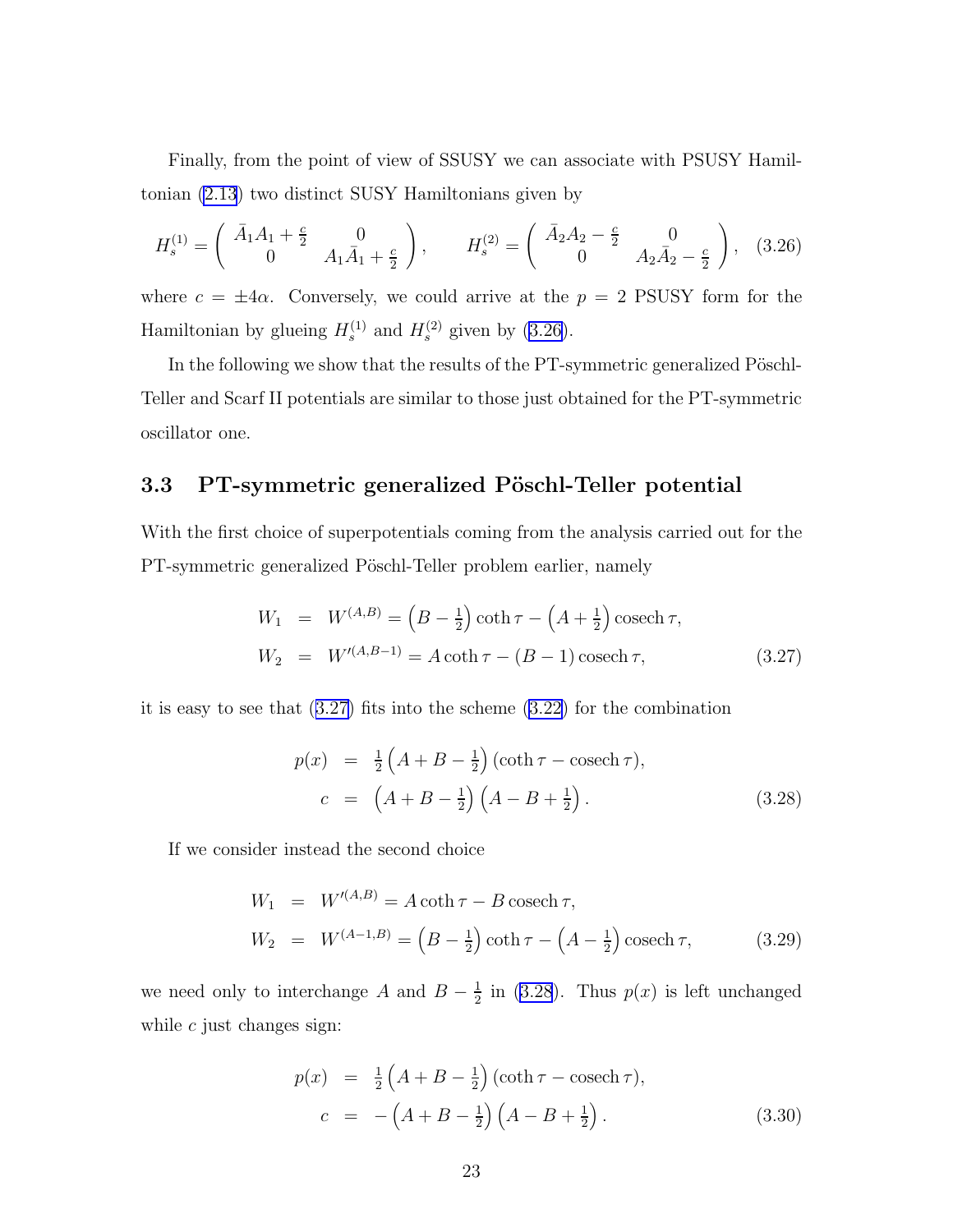#### 3.4 PT-symmetric Scarf II potential

Here our first choice of superpotentials comes from([2.78\)](#page-14-0) and [\(2.79](#page-14-0)):

$$
W_1 = W^{(A,B)} = A \tanh x + iB \operatorname{sech} x,
$$
  
\n
$$
W_2 = W'^{(A-1,B)} = (B - \frac{1}{2}) \tanh x + i \left( A - \frac{1}{2} \right) \operatorname{sech} x.
$$
 (3.31)

On seeking consistency with [\(3.22](#page-21-0)), we are led to the solutions

$$
p(x) = \frac{1}{2} \left( A + B - \frac{1}{2} \right) (\tanh x + i \operatorname{sech} x),
$$
  
\n
$$
c = - \left( A + B - \frac{1}{2} \right) \left( A - B + \frac{1}{2} \right). \tag{3.32}
$$

The second choice of superpotentials pertains to

$$
W_1 = W'^{(A,B)} = (B - \frac{1}{2}) \tanh x + i \left( A + \frac{1}{2} \right) \operatorname{sech} x,
$$
  
\n
$$
W_2 = W^{(A,B-1)} = A \tanh x + i(B-1) \operatorname{sech} x.
$$
\n(3.33)

This corresponds to an interchange of A and  $B-\frac{1}{2}$  $\frac{1}{2}$  in the first choice (3.31). The function  $p(x)$  remains the same but c changes sign:

$$
p(x) = \frac{1}{2} \left( A + B - \frac{1}{2} \right) (\tanh x + i \operatorname{sech} x),
$$
  
\n
$$
c = \left( A + B - \frac{1}{2} \right) \left( A - B + \frac{1}{2} \right).
$$
\n(3.34)

### 4 Summary

To summarize our results, we note that in all the three potentials considered by us, namely the PT-symmetric harmonic oscillator, generalized Pöschl-Teller, and Scarf II potentials, we found order-two PSUSY and SSUSY appropriate mediums to account for their double series of energy levels. Taking cue from the SUSY results, we found possible to confront the expressions for the relevant superpotential by an appropriate series of energy levels. These superpotentials, in turn, not only allow developing PSUSY models, but also adjust nicely with the constraint relations relevant to the SSUSY construction. In this way, the potentials considered by us can be interpreted in terms of PSUSY and SSUSY schemes.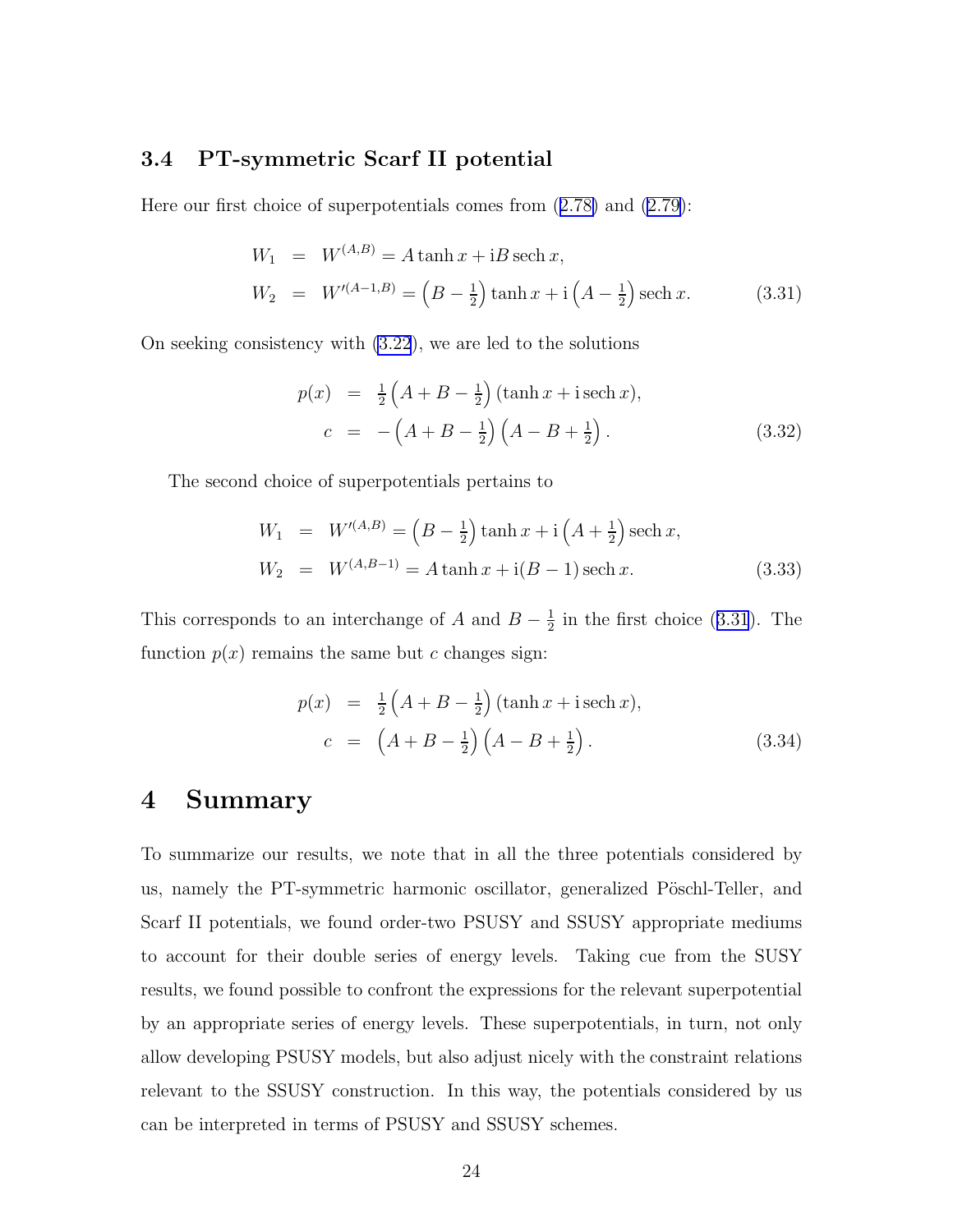## Acknowledgments

One of us (S. M.) thanks the Council of Scientific and Industrial Research, New Delhi for financial support.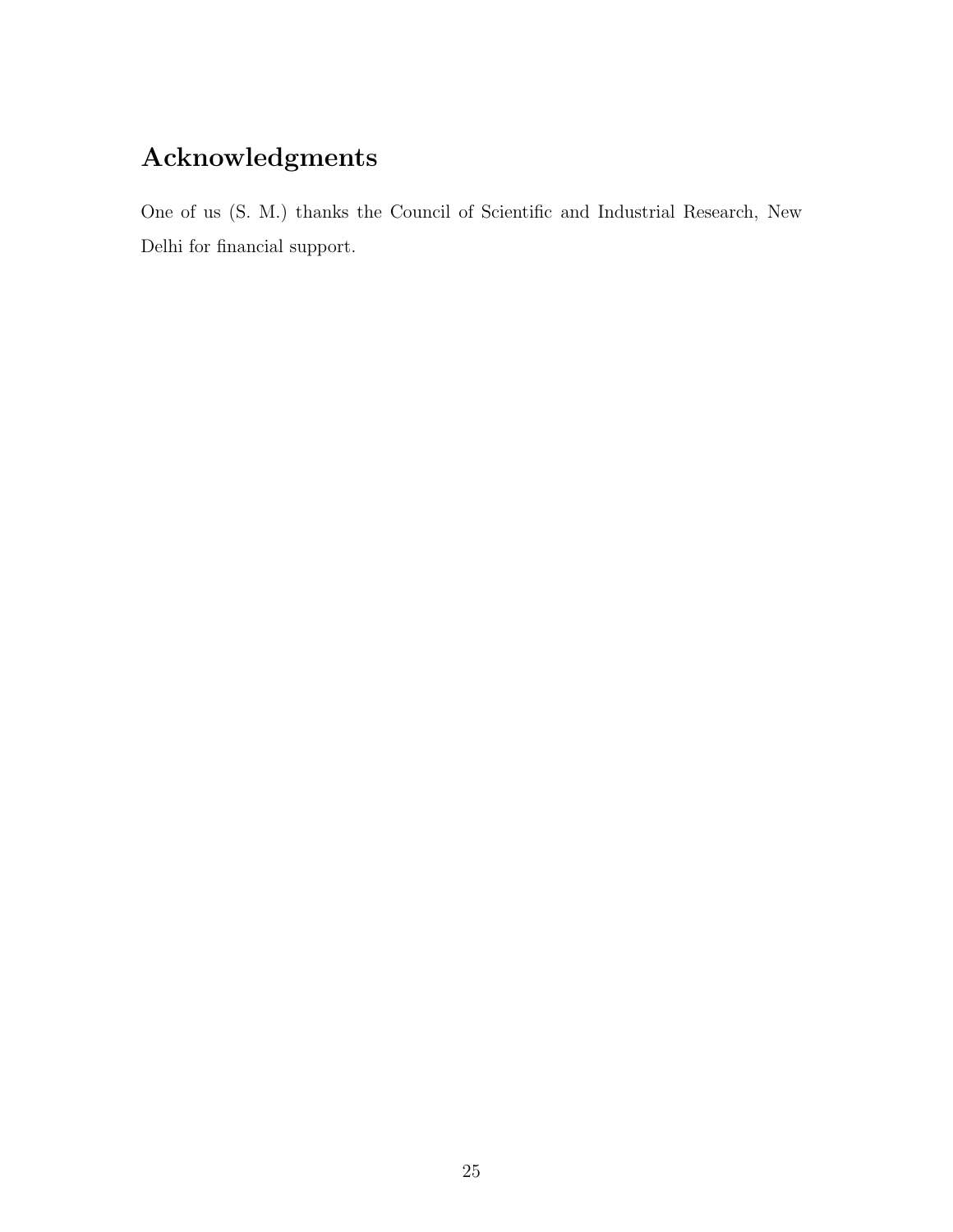## <span id="page-25-0"></span>References

- [1] H. Feshbach, C. E. Porter and V. F. Weisskopf, Phys. Rev. 96, 448 (1954); M. V. Berry and K. E. Mount, Rep. Prog. Phys. 35, 315 (1972); E. Caliceti, S. Graffi and M. Maioli, Commun. Math. Phys. 75, 51 (1980); C. M. Bender and A. Turbiner, Phys. Lett. A173, 442 (1993); M. Znojil, F. Cannata, B. Bagchi and R. Roychoudhury, Phys. Lett. B483, 284 (2000); A. Khare and B. P. Mandal, Phys. Lett. A272, 53 (2000); B. Bagchi, S. Mallik and C. Quesne, "Generating complex potentials with real eigenvalues in supersymmetric quantum mechanics", preprint [quant-ph/0102093](http://arxiv.org/abs/quant-ph/0102093), to appear in Int. J. Mod. Phys. A.
- [2] C. M. Bender and S. Boettcher, Phys. Rev. Lett. 80, 5243 (1998); C. M. Bender, S. Boettcher and P. N. Meisinger, J. Math. Phys. 40, 2201 (1999); F. Cannata, G. Junker and J. Trost, Phys. Lett. A246, 219 (1998).
- [3] C. M. Bender and S. Boettcher, J. Phys. A31, L273 (1998).
- [4] E. Delabaere and F. Pham, *Phys. Lett.* **A250**, 25, 29 (1998).
- [5] A. A. Andrianov, M. V. Ioffe, F. Cannata and J.-P. Dedonder, Int. J. Mod. Phys. A14, 2675 (1999).
- [6] B. Bagchi and R. Roychoudhury, J. Phys. A33, L1 (2000).
- [7] M. Znojil, J. Phys. A33, L61 (2000).
- [8] M. Znojil, J. Phys. A32, 4563 (1999); ibid. A33, 4203, 6825 (2000).
- [9] M. Znojil, Phys. Lett. A259, 220 (1999).
- [10] F. M. Fernández, R. Guardiola, J. Ros and M. Znojil, *J. Phys.* **A32**, 3105 (1999).
- [11] B. Bagchi, F. Cannata and C. Quesne, Phys. Lett. A269, 79 (2000).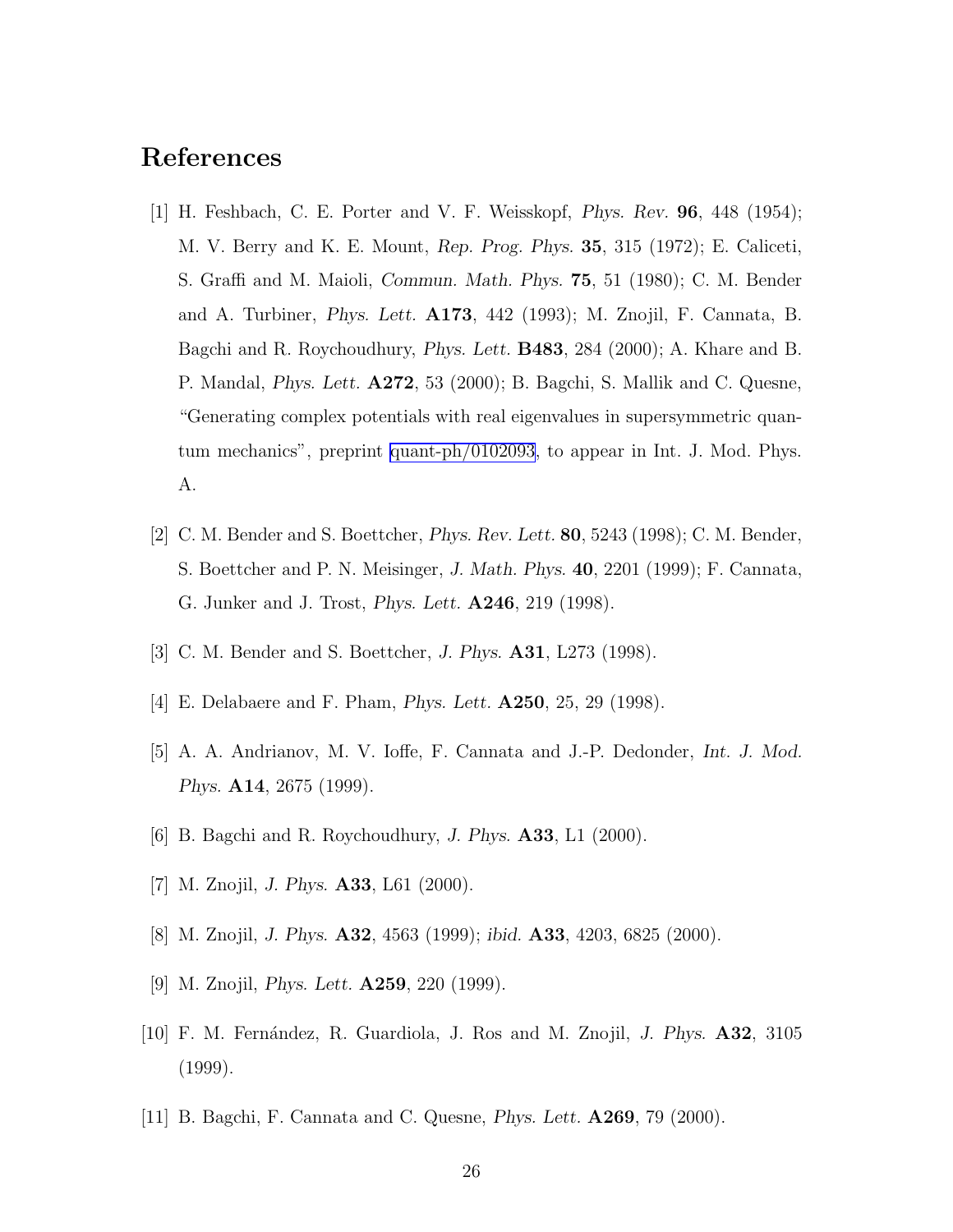- <span id="page-26-0"></span>[12] B. Bagchi and C. Quesne, Phys. Lett. A273, 285 (2000).
- [13] G. Lévai and M. Znojil, *J. Phys.* **A33**, 7165 (2000).
- [14] F. Cannata, M. Ioffe, R. Roychoudhury and P. Roy, Phys. Lett. A281, 305 (2001).
- [15] G. Lévai, F. Cannata and A. Ventura, J. Phys. **A34**, 839 (2001).
- [16] G. A. Mezincescu, J. Phys. **A33**, 4911 (2000).
- [17] P. Dorey, C. Dunning and R. Tateo, Supersymmetry and the spontaneous breakdown of  $\mathcal{PT}$  symmetry, preprint [hep-th/0104119](http://arxiv.org/abs/hep-th/0104119).
- [18] F. Cooper, A. Khare and U. Sukhatme, Phys. Rep. 251, 267 (1995).
- [19] B. Bagchi, Supersymmetry in Quantum and Classical Mechanics (Chapman and Hall / CRC, Florida, 2000).
- [20] V. A. Rubakov and V. P. Spiridonov, *Mod. Phys. Lett.* **A3**, 1337 (1988).
- [21] J. Beckers and N. Debergh, Nucl. Phys. B340, 767 (1990).
- [22] E. Witten, *Nucl. Phys.* **B185**, 513 (1981).
- [23] A. A. Andrianov, M. V. Ioffe and V. P. Spiridonov, Phys. Lett. A174, 273 (1993).
- [24] A. A. Andrianov, M. V. Ioffe, F. Cannata and J.-P. Dedonder, Int. J. Mod. Phys. A10, 2683 (1995).
- [25] A. A. Andrianov, M. V. Ioffe and D. N. Nishnianidze, Theor. Math. Phys. 104, 1129 (1995).
- [26] A. A. Andrianov, M. V. Ioffe and F. Cannata, Mod. Phys. Lett. A11, 1417 (1996).
- [27] B. F. Samsonov, Mod. Phys. Lett. A11, 1563 (1996).